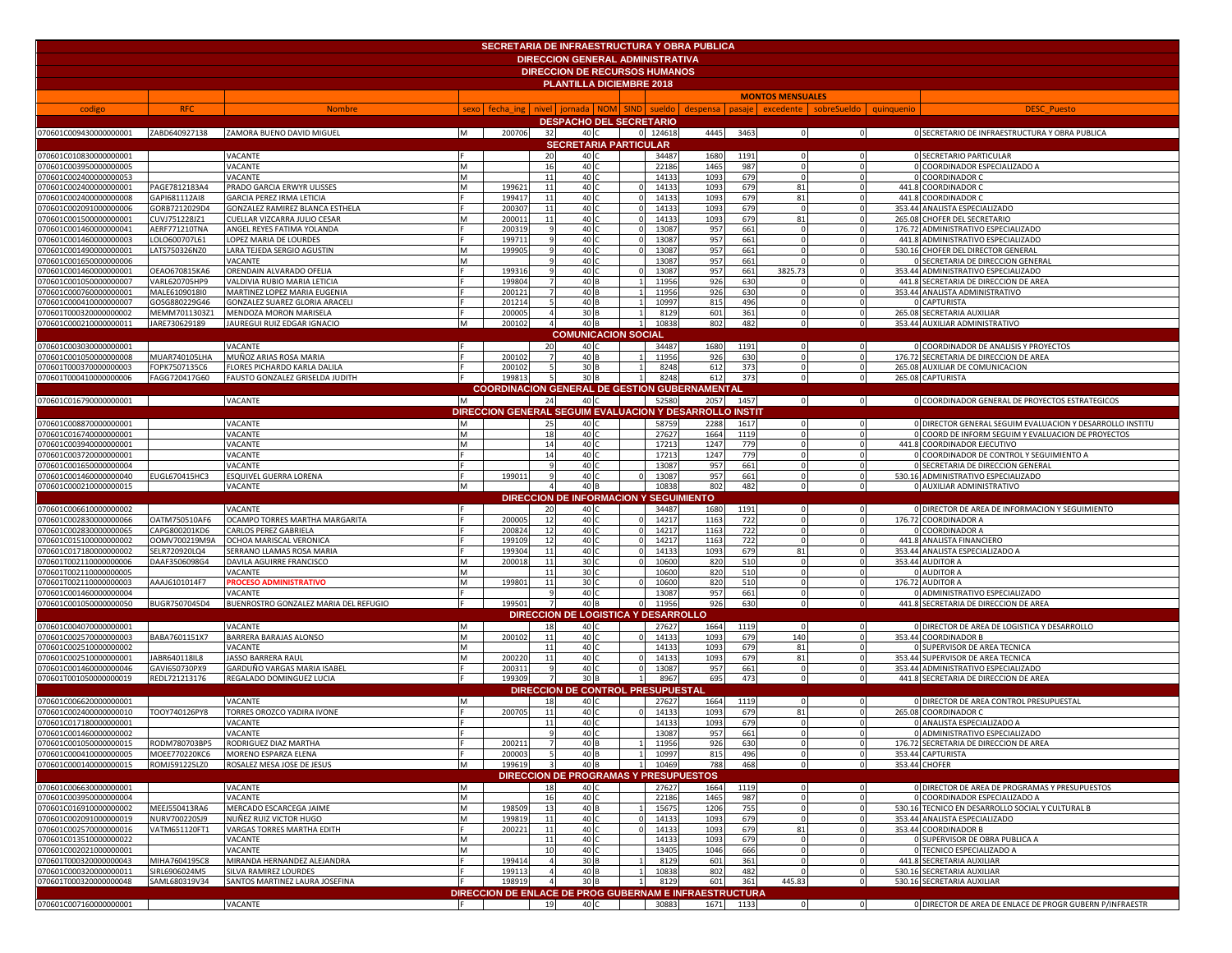| 070601C002400000000015                           | HAAA581003US6        | HAN ALONSO ARTURO                      | м | 199101 | 11              | 40              |                | 14133                                      | 1093                                                         | 679         | 81                      |              | 441.8 COORDINADOR C                                                                                        |
|--------------------------------------------------|----------------------|----------------------------------------|---|--------|-----------------|-----------------|----------------|--------------------------------------------|--------------------------------------------------------------|-------------|-------------------------|--------------|------------------------------------------------------------------------------------------------------------|
| 070601C002091000000008                           | VECS591005DK3        | <b>VEGA CORTEZ SALVADOR</b>            | м | 199807 | 11              | 40 <sub>1</sub> |                | 14133                                      | 1093                                                         | 679         | $\overline{0}$          |              | 265.08 ANALISTA ESPECIALIZADO                                                                              |
| 070601T001460000000012                           | BOBE740109ST2        | BORRAYO BARRAGAN ENRIQUE               | M | 200102 | -9              | 30 C            | $\Omega$       | 9815                                       | 719                                                          | 497         | $\circ$                 | $\circ$      | 353.44 ADMINISTRATIVO ESPECIALIZADO                                                                        |
|                                                  |                      |                                        |   |        |                 |                 |                |                                            | DIRECCION GENERAL DE PROYECTOS DE OBRA PUBLICA               |             |                         |              |                                                                                                            |
|                                                  |                      |                                        |   |        |                 |                 |                |                                            |                                                              |             |                         |              |                                                                                                            |
| 070601C012910000000001                           |                      | VACANTE                                |   |        | 26              | 40 C            |                | 65679                                      | 2544                                                         | 1794        | $\circ$                 | $\circ$      | O DIRECTOR GENERAL DE PROYECTOS DE OBRA PUBLICA                                                            |
| 070601C016760000000002                           |                      | VACANTE                                | M |        | 18              | 40 C            |                | 27627                                      | 1664                                                         | 1119        | $\mathbf 0$             | $\circ$      | 0 COORDINADOR DE PROYECTOS ESTRATEGICOS                                                                    |
| 070601C003950000000001                           | BARE630504KY3        | BARRAZA REGALADO EDUARDO               | M | 20001  | 16              | 40 C            |                | 22186                                      | 1465                                                         | 987         | 0                       | $\Omega$     | 265.08 COORDINADOR ESPECIALIZADO A                                                                         |
| 070601C002830000000019                           | FOHJ67050765A        | FLORES HUERTA JOSE DE JESUS            | M | 199014 | 12              | 40 0            |                | 14217                                      | 1163                                                         | 722         | $\mathbf 0$             | $\Omega$     | 441.8 COORDINADOR A                                                                                        |
| 070601C002570000000013                           |                      | VACANTE                                | M |        | 11              | 40 C            |                | 14133                                      | 1093                                                         | 679         | $\mathbf 0$             | $\Omega$     | 0 COORDINADOR B                                                                                            |
|                                                  |                      |                                        |   |        |                 |                 |                |                                            |                                                              |             |                         |              |                                                                                                            |
| 070601C001650000000003                           | LOFA670929AG1        | LOZANO FLORES ANA FRANCISCA            |   | 199113 | 9               | 40 0            |                | 13087                                      | 957                                                          | 661         | $\mathbf 0$             | $\circ$      | 530.16 SECRETARIA DE DIRECCION GENERAL                                                                     |
| 070601C001490000000005                           | GAMF790222375        | GALVAN MORA FRANCISCO DANIEL           | M | 200502 | -9              | 40 C            |                | 13087                                      | 957                                                          | 661         | $\Omega$                | $\circ$      | 265.08 CHOFER DEL DIRECTOR GENERAL                                                                         |
| 070601C001650000000002                           |                      | VACANTE                                |   |        | $\mathbf{q}$    | 40 C            |                | 13087                                      | 957                                                          | 661         | $\mathbf 0$             | $\circ$      | 176.72 SECRETARIA DE DIRECCION GENERAL                                                                     |
| 070601T000320000000008                           |                      | VACANTE                                |   |        | $\overline{a}$  | 30 B            |                | 8129                                       | 601                                                          | 361         | $\mathbf 0$             | $\Omega$     | <b>0 SECRETARIA AUXILIAR</b>                                                                               |
| 070601C000320000000008                           |                      | VACANTE                                |   |        | $\Delta$        | 40 B            |                | 10838                                      | 802                                                          | 482         | $\Omega$                | $\mathbf{0}$ | <b>0 SECRETARIA AUXILIAR</b>                                                                               |
|                                                  |                      |                                        |   |        |                 |                 |                |                                            |                                                              |             |                         |              |                                                                                                            |
|                                                  |                      |                                        |   |        |                 |                 |                | <b>DIRECCION DE PROYECTOS CARRETEROS</b>   |                                                              |             |                         |              |                                                                                                            |
| 070601C006470000000001                           | GAHM530811E18        | <b>GAYTAN HERNANDEZ JOSE MANUEL</b>    | м | 200113 | 18              | 40 C            | $\circ$        | 27627                                      | 1664                                                         | 1119        | $\mathbf 0$             | $\circ$      | 0 DIRECTOR DE AREA DE PROYECTOS CARRETEROS                                                                 |
| 070601C002830000000007                           | ROLG370401PA1        | ROMERO LEON GONZALO LUIS               | M | 19981  | 12              | 40              | $\mathbf{0}$   | 14217                                      | 1163                                                         | 722         | $\mathbf 0$             | $\circ$      | 265.08 COORDINADOR A                                                                                       |
| 070601C002510000000007                           | TOGG660921TQ2        | TORRES GONZALEZ GERARDO                | м | 199901 | 11              | 40 0            |                | 14133                                      | 1093                                                         | 679         | 81                      | $\Omega$     | 353.44 SUPERVISOR DE AREA TECNICA                                                                          |
| 070601C002400000000028                           |                      | VACANTE                                | M |        | 11              | 40 <sup>°</sup> |                | 14133                                      | 1093                                                         | 679         | $\overline{0}$          | $\Omega$     | 0 COORDINADOR C                                                                                            |
|                                                  |                      |                                        |   |        |                 |                 |                |                                            |                                                              |             |                         |              |                                                                                                            |
| 070601C004460000000001                           | RODR770215611        | RODRIGUEZ DURAN ROBERTO                | м | 199716 | 11              | 40 0            |                | 14133                                      | 1093                                                         | 679         | 140                     |              | 353.44 TECNICO ESPECIALIZADO                                                                               |
| 070601C013510000000007                           | MEBM5811276Y2        | <b>MEZA BARBA MANUEL</b>               | M | 200619 | 11              | 40 C            | $\Omega$       | 14133                                      | 1093                                                         | 679         | 81                      | $\Omega$     | 265.08 SUPERVISOR DE OBRA PUBLICA A                                                                        |
| 070601C002400000000026                           | CEAJ390209HN1        | CERVANTES ALVAREZ JUAN                 | M | 200415 | 11              | 40 C            | $\Omega$       | 14133                                      | 1093                                                         | 679         | 81                      | $\circ$      | 265.08 COORDINADOR C                                                                                       |
| 070601C013510000000009                           | RUTG651218DE9        | <b>RUIZ TORRES GUSTAVO</b>             | M | 199102 | 11              | 40 0            |                | 14133                                      | 1093                                                         | 679         | 81                      | $\Omega$     | 530.16 SUPERVISOR DE OBRA PUBLICA A                                                                        |
| 070601T0007500000000005                          |                      | VACANTE                                | M |        | $\overline{7}$  | 30 B            |                | 8967                                       | 695                                                          | 473         | $\mathbf 0$             | $\Omega$     | 0 ANALISTA A                                                                                               |
| 070601C001050000000004                           | EINL530215LB4        | ESPINOSA NAVARRO LAURA ESTELA          |   |        | $\overline{7}$  |                 | $\Omega$       |                                            | 926                                                          | 630         | $\mathbf 0$             |              | 353.44 SECRETARIA DE DIRECCION DE AREA                                                                     |
|                                                  |                      |                                        |   | 199711 |                 | 40 B            |                | 11956                                      |                                                              |             |                         | $\circ$      |                                                                                                            |
|                                                  |                      |                                        |   |        |                 |                 |                |                                            | DIRECCION DE PROYECTOS DE APOYO MUNICIPAL                    |             |                         |              |                                                                                                            |
| 070601C006330000000001                           |                      | VACANTE                                | м |        | 18              | 40 C            |                | 27627                                      | 1664                                                         | 1119        | $\mathbf 0$             | $\Omega$     | O DIRECTOR DE AREA DE PROYECTOS DE APOYO MUNICIPAL                                                         |
| 070601C013880000000003                           |                      | VACANTE                                |   |        | 15              | 40 <sup>c</sup> |                | 19532                                      | 1286                                                         | 857         | $\Omega$                | $\Omega$     | 176.72 ESPECIALISTA EN GESTION Y FOMENTO DE INFRAESTRUCTURA                                                |
|                                                  |                      |                                        | M |        |                 |                 |                |                                            |                                                              |             |                         | $\Omega$     |                                                                                                            |
| 070601C002510000000003                           | OIVG631021RQ8        | ORTIZ VAZQUEZ GUILLERMO                |   | 20012  | 11              | 40 0            |                | 14133                                      | 1093                                                         | 679         | 81                      |              | 265.08 SUPERVISOR DE AREA TECNICA                                                                          |
| 070601C001740000000005                           |                      | VACANTE                                | M |        | 10              | 40 0            |                | 13405                                      | 1046                                                         | 666         | $\Omega$                | $\Omega$     | 0 DICTAMINADOR                                                                                             |
| 070601C001050000000063                           | PENT671115T1A        | PEREZ NIEVES TERESA DEL CARMEN         |   | 200718 | $7^{\circ}$     | 40 B            |                | 11956                                      | 926                                                          | 630         | $\mathbf 0$             | $\Omega$     | 176.72 SECRETARIA DE DIRECCION DE AREA                                                                     |
| 070601T001050000000030                           | FEBA720816PI4        | FREGOSO BECERRA ADRIANA                |   | 199406 | $7\overline{ }$ | 30 B            |                | 8967                                       | 695                                                          | 473         | $\mathbf 0$             | 0            | 441.8 SECRETARIA DE DIRECCION DE AREA                                                                      |
| 070601T000470000000001                           | BACJ7509197E4        | BALTAZAR CADENA JUAN CARLOS            | м | 200217 | - 5             | 30 B            | $\overline{1}$ | 8248                                       | 612                                                          | 373         | $\mathbf 0$             | $\circ$      | 176.72 TECNICO ADMINISTRATIVO                                                                              |
|                                                  |                      |                                        |   |        |                 |                 |                |                                            |                                                              |             |                         |              |                                                                                                            |
|                                                  |                      |                                        |   |        |                 |                 |                | <b>DIRECCION DE PATRIMONIO URBANO</b>      |                                                              |             |                         |              |                                                                                                            |
| 070601C006590000000001                           |                      | <b>VACANTE</b>                         |   |        | 18              | 40 C            | $\Omega$       | 27627                                      | 1664                                                         | 1119        | $\circ$                 | $\circ$      | 0 DIRECTOR DE AREA DE PATRIMONIO URBANO                                                                    |
| 070601C009770000000001                           |                      | VACANTE                                | м |        | 13              | 40 0            |                | 1567                                       | 1206                                                         | 755         | $\overline{0}$          | $\Omega$     | 0 COORDINADOR DE PROG DE AHORRO DE ENERGIA ELECTRICA                                                       |
| 070601C002570000000015                           | GOSL810516DH5        | <b>GONZALEZ SALAZAR JOSE LUIS</b>      | M | 200217 | 11              | 40 C            |                | 14133                                      | 1093                                                         | 679         | 81                      | $\circ$      | 265.08 COORDINADOR B                                                                                       |
| 070601C002510000000006                           | ROGR600422130        | RODRIGUEZ GONZALEZ ROSALBA             |   | 198610 | 11              | 40 C            | $\Omega$       | 14133                                      | 1093                                                         | 679         | 81                      | $\circ$      | 530.16 SUPERVISOR DE AREA TECNICA                                                                          |
| 070601T000750000000006                           |                      |                                        |   |        |                 |                 |                |                                            |                                                              |             |                         |              |                                                                                                            |
|                                                  |                      | VACANTE                                |   |        | $\overline{7}$  | 30 B            |                | 8967                                       | 695                                                          | 473         | $\mathbf 0$             | $\circ$      | 0 ANALISTA A                                                                                               |
| 070601T000210000000028                           | MEHJ770613S18        | MENDOZA HERRERA MARIA DE JESUS         |   | 200703 | $\overline{4}$  |                 | $\frac{1}{2}$  |                                            |                                                              | 361         | $\mathbf 0$             | $\circ$      | 265.08 AUXILIAR ADMINISTRATIVO                                                                             |
|                                                  |                      |                                        |   |        |                 | 30 B            |                | 8129                                       | 601                                                          |             |                         |              |                                                                                                            |
|                                                  |                      |                                        |   |        |                 |                 |                | <b>DIRECCION GENERAL DE OBRAS PUBLICAS</b> |                                                              |             |                         |              |                                                                                                            |
|                                                  |                      |                                        |   |        |                 |                 |                |                                            |                                                              |             |                         |              |                                                                                                            |
|                                                  |                      | <b>VACANTE</b>                         | M |        | 26              | 40 C            |                | 65679                                      | 2544                                                         | 1794        | $\circ$                 | $\Omega$     | 0 DIRECTOR GENERAL DE OBRAS PUBLICAS                                                                       |
| 070601C008830000000001<br>070601C002400000000054 | BAAA790925MNA        | BARRAZA ARELLANO ADRIANA YANETT        |   | 200824 | 11              | 40              |                | 14133                                      | 1093                                                         | 679         | 81                      |              | 176.72 COORDINADOR C                                                                                       |
| 070601C013510000000044                           |                      | VACANTE                                |   |        | 11              | 40 0            |                | 14133                                      | 1093                                                         | 679         | $\mathbf 0$             | $\Omega$     | 0 SUPERVISOR DE OBRA PUBLICA A                                                                             |
| 070601C013510000000046                           |                      | VACANTE                                |   |        | 11              | 40              |                | 14133                                      | 1093                                                         | 679         | $\mathbf 0$             | 0            | 0 SUPERVISOR DE OBRA PUBLICA A                                                                             |
|                                                  |                      |                                        |   |        | 9               |                 |                |                                            |                                                              |             |                         | $\Omega$     |                                                                                                            |
| 070601C001460000000005                           | MAMX631104226        | MARTINEZ MUNGUIA ELVA LAURA DEL CARMEN |   | 199808 |                 | 40 0            |                | 13087                                      | 957                                                          | 661         |                         |              | 265.08 ADMINISTRATIVO ESPECIALIZADO                                                                        |
| 070601C001490000000004                           | PEVN700913MN8        | PEREZ VERA NARCISO LEOBARDO            | M | 200816 | 9               | 40 <sub>1</sub> | $\Omega$       | 13087                                      | 957                                                          | 661         |                         | $\Omega$     | 265.08 CHOFER DEL DIRECTOR GENERAL                                                                         |
| 070601C001650000000007                           | MAFM650613SJ4        | MARTINEZ FUENTES MARIA MICAELA         |   | 199105 | 9               | 40 0            | $\Omega$       | 13087                                      | 957                                                          | 661         |                         | $\Omega$     | 530.16 SECRETARIA DE DIRECCION GENERAL                                                                     |
| 070601T000290000000001                           | GASR500913RD2        | <b>GARCIA SANTIAGO RAUL</b>            |   | 19941  | $\overline{4}$  | 30 F            |                | 8129                                       | 601                                                          | 361         | 477.38                  | $\circ$      | 441.8 OFICIAL DE PARTES                                                                                    |
| 070601T000320000000038                           | SAJJ731128U45        | SANDOVAL JARAMILLO JUANA               |   | 199707 | $\overline{a}$  | 30 B            |                | 8129                                       | 601                                                          | 361         |                         | $\circ$      | 353.44 SECRETARIA AUXILIAR                                                                                 |
|                                                  |                      |                                        |   |        |                 |                 |                |                                            |                                                              |             |                         |              |                                                                                                            |
|                                                  |                      |                                        |   |        |                 |                 |                |                                            | DIR DE CONSTR ZONAS NTE VALLE SIERRA OCCTAL COSTAS I         | NTE Y SUR   |                         |              |                                                                                                            |
| 070601C006380000000001                           |                      | VACANTE                                |   |        | 18              | 40 C            |                | 27627                                      | 1664                                                         | 1119        | $\Omega$                | $\circ$      | O DIRECTOR DE AREA DE CONST Z NTE V SIERRA OCCTAL COSTA N Y S                                              |
| 070601C003090000000002                           | EIMR450513LH4        | ESPINOZA MARTINEZ ROBERTO              |   | 199520 | 13              | 40 C            |                | 15675                                      | 1206                                                         | 755         | 7607.66                 | $\Omega$     | 353.44 COORDINADOR DE CONSTRUCCION                                                                         |
| 070601C013510000000026                           | VAHS611001FM2        | VAZQUEZ HERNANDEZ SILVIA GUILLERMINA   |   | 199705 | 11              | 40 C            | $\circ$        | 14133                                      | 1093                                                         | 679         | 81                      | $\mathbf{0}$ | 353.44 SUPERVISOR DE OBRA PUBLICA A                                                                        |
| 070601C0135100000000033                          | GUAR600407TB0        | <b>GUZMAN AVILA ROBERTO</b>            | M | 199109 | 11              | 40 C            | $\circ$        | 14133                                      | 1093                                                         | 679         | 81                      | $\circ$      | 441.8 SUPERVISOR DE OBRA PUBLICA A                                                                         |
|                                                  |                      | <b>PROCESO ADMINISTRATIVO</b>          |   |        |                 |                 | $\Omega$       |                                            |                                                              |             |                         | $\circ$      |                                                                                                            |
| 070601C013510000000003                           | SARA780608418        |                                        | M | 200424 | 11              | 40 C            |                | 14133                                      | 1093                                                         | 679         | 81                      |              | 176.72 SUPERVISOR DE OBRA PUBLICA A                                                                        |
| 070601C013510000000020                           | OEGR560807H67        | OLMEDO GUEVARA JOSE REFUGIO            | M | 20041  | 11              | 40 0            |                | 14133                                      | 1093                                                         | 679         | 81                      | $\Omega$     | 176.72 SUPERVISOR DE OBRA PUBLICA A                                                                        |
| 070601C013510000000048                           |                      | VACANTE                                | M |        | 11              | 40 0            |                | 14133                                      | 1093                                                         | 679         | $\Omega$                |              | O SUPERVISOR DE OBRA PUBLICA A                                                                             |
| 070601C013510000000036                           |                      | VACANTE                                | M |        | 11              | 40              |                | 14133                                      | 1093                                                         | 679         | $\Omega$                |              | 0 SUPERVISOR DE OBRA PUBLICA A                                                                             |
| 070601C013510000000038                           |                      | VACANTE                                | м |        | 11              | 40 <sup>c</sup> |                | 14133                                      | 1093                                                         | 679         |                         | $\Omega$     | O SUPERVISOR DE OBRA PUBLICA A                                                                             |
|                                                  |                      |                                        |   |        | 10              | 40 0            |                |                                            |                                                              |             |                         | $\Omega$     |                                                                                                            |
| 070601C002010000000026                           |                      | VACANTE                                |   |        |                 |                 |                | 13405                                      | 1046                                                         | 666         |                         |              | 0 SUPERVISOR DE OBRA PUBLICA B                                                                             |
| 070601T000210000000011                           |                      | VACANTE                                |   |        | $\overline{4}$  | 30 F            |                | 8129                                       | 601                                                          | 361         |                         |              | 0 AUXILIAR ADMINISTRATIVO                                                                                  |
| 070601T000320000000033                           | HECC7204087T1        | HERRERA COVARRUBIAS CLAUDIA GUADALUPE  |   | 199303 | $\Delta$        | 30 B            |                | 8129                                       | 601                                                          | 361         | $\Omega$                | $\Omega$     | 353.44 SECRETARIA AUXILIAR                                                                                 |
| 070601T000320000000040                           | LUSE750330RD3        | LUNA SAUCEDO EVA KARINA                |   | 199419 | $\overline{4}$  | 30 B            |                | 8129                                       | 601                                                          | 361         |                         | $\Omega$     | 353.44 SECRETARIA AUXILIAR                                                                                 |
|                                                  |                      |                                        |   |        |                 |                 |                |                                            | DIR DE CONSTR ZONAS CTRO SUR SURESTE CIENEGA ALTOS SUR Y NTE |             |                         |              |                                                                                                            |
|                                                  |                      | VACANTE                                |   |        | 18              | 40 <sub>1</sub> |                | 0 27627                                    | 1664                                                         | 1119        |                         |              | O DIRECTOR DE A DE CONST Z CTRO SUR SUREST CIENEGA ALTO S Y N                                              |
| 070601C015500000000001                           |                      |                                        |   |        |                 |                 |                |                                            |                                                              |             |                         |              |                                                                                                            |
| 070601C013510000000017                           | <b>BEHF530203ILA</b> | BERACOECHEA HERNANDEZ JOSE FRANCISCO   | м | 200611 | 11              | 40 C            | ΩL             | 14133                                      | 1093                                                         | 679         | 81                      | $\Omega$     | 176.72 SUPERVISOR DE OBRA PUBLICA A                                                                        |
| 070601C013510000000032                           |                      | VACANTE                                | M |        | 11              | 40 C            |                | 14133                                      | 1093                                                         | 679         | $\overline{0}$          | $\Omega$     | 0 SUPERVISOR DE OBRA PUBLICA A                                                                             |
| 070601C013510000000030                           | AENG6710272E2        | ACEVES NAVARRO GUILLERMO ARTURO        | M | 199215 | 11              | 40 C            | $\Omega$       | 14133                                      | 1093                                                         | 679         | 81                      | $\Omega$     | 353.44 SUPERVISOR DE OBRA PUBLICA A                                                                        |
| 070601C013510000000031                           |                      | VACANTE                                | M |        | 11              | 40 C            |                | 14133                                      | 1093                                                         | 679         | $\circ$                 | $\Omega$     | O SUPERVISOR DE OBRA PUBLICA A                                                                             |
| 070601C013510000000034                           | HEBF660413PJ5        | HERNANDEZ BERMUDEZ FELIPE              | M | 198902 | 11              | 40 C            |                | 14133                                      | 1093                                                         | 679         | 81                      | $\Omega$     | 441.8 SUPERVISOR DE OBRA PUBLICA A                                                                         |
|                                                  |                      |                                        |   |        |                 |                 |                |                                            |                                                              |             |                         | $\Omega$     |                                                                                                            |
|                                                  |                      | VACANTE                                | M |        | 11              | 40 0            |                | 14133                                      | 1093                                                         | 679         | $\overline{\mathbf{0}}$ |              | 0 SUPERVISOR DE OBRA PUBLICA A                                                                             |
| 070601C013510000000035<br>070601C013510000000027 | JIMM840922GQ7        | JIMENEZ MARQUEZ MARIANO                | M | 201205 | 11              | 40 C            |                | 14133                                      | 1093                                                         | 679         | 81                      |              | 0 SUPERVISOR DE OBRA PUBLICA A                                                                             |
| 070601C013510000000039                           |                      | VACANTE                                | M |        | 11              | 40 C            |                | 14133                                      | 1093                                                         | 679         | $\circ$                 | $\Omega$     | 0 SUPERVISOR DE OBRA PUBLICA A                                                                             |
| 070601C000790000000005                           | GOGB710326N8A        | GONZALEZ GUTIERREZ BLANCA ELIZABETH    |   | 199919 | $7\overline{ }$ | 40 B            |                | 11956                                      | 926                                                          | 630         | $\Omega$                | $\Omega$     | 353.44 ASISTENTE A                                                                                         |
| 070601T001050000000006                           |                      | VACANTE                                |   |        | $\overline{7}$  | 30 <sub>B</sub> |                | 8967                                       | 695                                                          | 473         | $\mathbf 0$             | $\Omega$     | O SECRETARIA DE DIRECCION DE AREA                                                                          |
|                                                  |                      |                                        |   |        |                 |                 |                |                                            |                                                              |             | $\mathbf 0$             | $\Omega$     |                                                                                                            |
| 070601T000500000000002                           | SOVV550410639        | SOLANO VARGAS VIRGINIA GUADALUPE       |   | 200003 | 6               | 30 B            |                | 8594                                       | 687                                                          | 462         |                         |              | 353.44 ANALISTA B                                                                                          |
| 070601T000320000000049                           | SICA7110091N2        | SILVA CABRERA ANA ROSA                 |   | 199303 | $\overline{4}$  | 30 B            | $1\vert$       | 8129                                       | 601                                                          | 361         | $\circ$                 | $\circ$      | 353.44 SECRETARIA AUXILIAR                                                                                 |
|                                                  |                      |                                        |   |        |                 |                 |                |                                            | DIRECCION DE INFRAESTRUCTURA VIAL ZONA METROPOLITANA         |             |                         |              |                                                                                                            |
| 070601C006940000000001<br>070601C005220000000001 | VICA571010I97        | VACANTE<br>VILLA CHAVEZ ARTURO         | M |        | 19              | 40 C<br>40 C    |                | 30883<br>22186                             | 1671<br>1465                                                 | 1133<br>987 | 0                       | $\Omega$     | O DIRECTOR DE AREA DE INFRAESTRUC VIAL ZONA METROPOLITANA<br>0 COORDINADOR ESPECIALIZADO DE OBRAS PUBLICAS |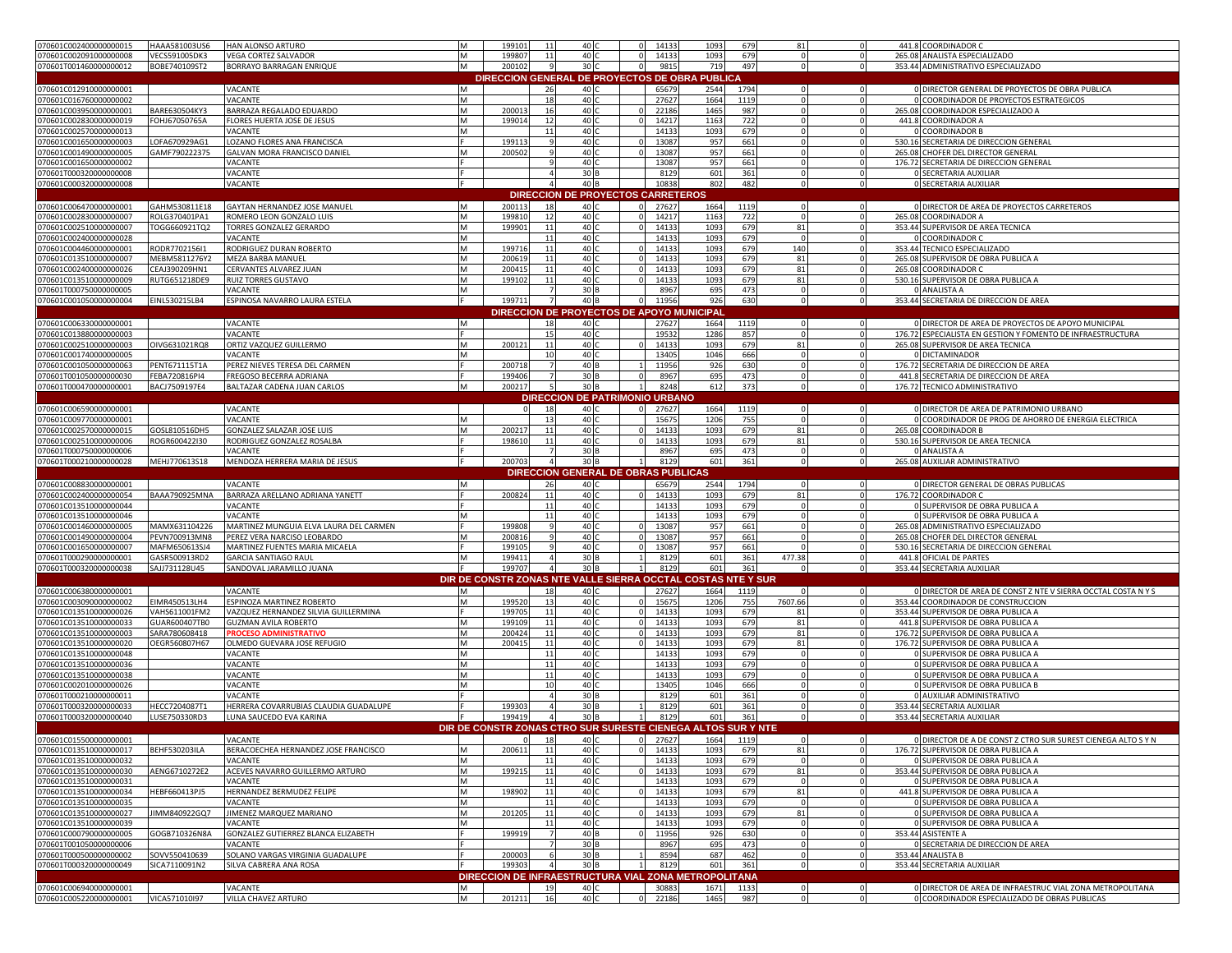| 070601C003090000000001                           |                                | VACANTE                                                     |   |                 | 13                      | 40                      |                | 15675                                          | 1206       | 755        | 0                       |              |             | 0 COORDINADOR DE CONSTRUCCION                                   |
|--------------------------------------------------|--------------------------------|-------------------------------------------------------------|---|-----------------|-------------------------|-------------------------|----------------|------------------------------------------------|------------|------------|-------------------------|--------------|-------------|-----------------------------------------------------------------|
| 070601C002830000000022                           | AAVJ671017CS9                  | ALFARO VELA JORGE                                           | M | 19981           | 12                      | 40                      |                | 14217                                          | 1163       | 722        | $\mathbf 0$             |              |             | 353.44 COORDINADOR A                                            |
| 070601C002830000000063                           |                                | VACANTE                                                     | M |                 | 12                      | 40                      |                | 14217                                          | 1163       | 722        |                         |              |             | <b>COORDINADOR A</b>                                            |
| 070601C013510000000028                           | AAVF750723FH3                  | AVALOS VERGARA FERNANDO DANIEL                              | M | 20120           | 11                      | 40 C                    |                | 14133                                          | 1093       | 679        | 81                      |              |             | 176.72 SUPERVISOR DE OBRA PUBLICA A                             |
| 070601C013510000000041                           |                                | VACANTE                                                     |   |                 | 11                      | 40                      | $\Omega$       | 14133                                          | 1093       | 679        | $\mathbf 0$             |              |             | O SUPERVISOR DE OBRA PUBLICA A                                  |
| 070601C013510000000040                           | SOVD580325RQ9                  | SOTO VAZQUEZ JOSE DOLORES                                   | M | 19890           | 11                      | 40 C                    | $\Omega$       | 14133                                          | 1093       | 679        | 81                      |              |             | 265.08 SUPERVISOR DE OBRA PUBLICA A                             |
| 070601C013510000000024                           | GOCV7709103F0                  | GONZALEZ CERVANTES VICTOR HUGO                              | M | 200424          | 11                      | 40                      |                | 14133                                          | 1093       | 679        | 81                      |              |             | 0 SUPERVISOR DE OBRA PUBLICA A                                  |
| 070601C013510000000043                           |                                | VACANTE                                                     |   |                 | 11                      | 40                      |                | 14133                                          | 1093       | 679        | 81                      |              |             | O SUPERVISOR DE OBRA PUBLICA A                                  |
| 070601C013510000000021                           | SOCJ450319BK3                  | SOTO CARDENAS JOSE                                          | M | 20012           | 11                      | 40                      |                | 14133                                          | 1093       | 679        | 81                      |              |             | 265.08 SUPERVISOR DE OBRA PUBLICA A                             |
| 070601C013510000000042                           | BUCM580603BG0                  | <b>BUSTOS CARBAJAL MARCELINO</b>                            | M | 19990           | 11                      | 40 <sub>1</sub>         |                | 14133                                          | 1093       | 679        | 81                      |              |             | 353.44 SUPERVISOR DE OBRA PUBLICA A                             |
| 070601C013510000000018                           | TISM800901SR1                  | <b>ROCESO ADMINISTRATIVO</b>                                | M | 20041           | 11                      | 40 <sub>1</sub>         |                | 14133                                          | 1093       | 679        | 81                      |              |             | SUPERVISOR DE OBRA PUBLICA A                                    |
| 070601C000500000000003                           | GAMP710618GP4                  | <b>GARCIA MENDEZ PATRICIA</b>                               |   | 19941           |                         | 40 B                    |                | 11458                                          | 915        | 616        |                         |              |             | 441.8 ANALISTA B                                                |
| 070601T000460000000004                           | ROBP530810V7A                  | ROMERO BAUTISTA PEDRO                                       | M | 19941           |                         | 30 E                    |                | 8248                                           | 612        | 373        | $\Omega$                |              |             | 265.08 TECNICO A                                                |
| 070601T000410000000016                           | RAPC690108SQ4                  | RAMIREZ PRECIADO CELIA                                      |   | 20121           |                         | 30 <sub>B</sub>         |                | 8248                                           | 612        | 373        |                         |              |             | <b>0 CAPTURISTA</b>                                             |
| 070601T000410000000005                           | CAAJ601113UG7                  | CHAVEZ ANGUIANO JUAN                                        | M | 199303          |                         | 30 <sub>B</sub>         |                | 8248                                           | 612        | 373        | $\Omega$                |              |             | 441.8 CAPTURISTA                                                |
| 070601T000320000000022                           | GAGL6003114V9                  | GARCIA GOMEZ LAURA OTILIA                                   |   | 199403          | $\overline{4}$          | 30B                     | 1              | 8129                                           | 601        | 361        | $\mathbf 0$             |              |             | 353.44 SECRETARIA AUXILIAR                                      |
|                                                  |                                |                                                             |   |                 |                         |                         |                | DIRECCION GENERAL DE INFRAESTRUCTURA CARRETERA |            |            |                         |              |             |                                                                 |
| 070601C008790000000001                           |                                | VACANTE                                                     | M |                 | 25                      | 40 C                    |                | 58759                                          | 2288       | 1617       | $\mathbf 0$             |              |             | 0 DIRECTOR GENERAL DE INFRAESTRUCTURA CARRETERA                 |
| 070601C002091000000011                           | GAAG560324UI5                  | GALVAN ALFARO GRACIELA                                      |   | 19921           | 11                      | 40 C                    |                | 14133                                          | 1093       | 679        | $\mathbf 0$             |              |             | 265.08 ANALISTA ESPECIALIZADO                                   |
| 070601C002570000000006                           | MUCA5404241R2                  | MUÑOZ CASTELLANOS ANTONIO                                   | M | 200121          | 11                      | 40 C                    | $\Omega$       | 14133                                          | 1093       | 679        | 140                     | $\circ$      |             | 353.44 COORDINADOR B                                            |
| 070601C013510000000011                           | RIRA760201QW3                  | RIVERA REYES ADRIANA                                        |   | 20010           | 11                      | 40 C                    | $\Omega$       | 14133                                          | 1093       | 679        | 81                      | <sup>n</sup> |             | 176.72 SUPERVISOR DE OBRA PUBLICA A                             |
| 070601C013510000000010                           |                                | VACANTE                                                     | M |                 | 11                      | 40                      |                | 14133                                          | 1093       | 679        | $\mathbf 0$             |              |             | 0 SUPERVISOR DE OBRA PUBLICA A                                  |
| 070601C002400000000021                           | RITR730727AL1                  | RINCON TOSCANO RODRIGO                                      | M | 20062           | 11                      | 40 C                    | $\Omega$       | 14133                                          | 1093       | 679        | 81                      |              |             | 265.08 COORDINADOR C                                            |
| 070601C001490000000003                           | POHG680507M80                  | PONCE HUERTA GUSTAVO                                        | M | 199118          |                         | 40                      | $\Omega$       | 13087                                          | 957        | 661        | $\mathbf 0$             |              |             | 353.44 CHOFER DEL DIRECTOR GENERAL                              |
| 070601C001650000000005                           | RORG710304NS0                  | RODRIGUEZ RODRIGUEZ GEORGINA                                |   | 19911           |                         | 40                      |                | 1308                                           | 957        | 661        |                         |              |             | 353.44 SECRETARIA DE DIRECCION GENERAL                          |
| 070601C001650000000019                           |                                | VACANTE                                                     |   |                 |                         | 40 <sub>1</sub>         |                | 13087                                          | 957        | 661        |                         |              |             | SECRETARIA DE DIRECCION GENERAL                                 |
| 070601T001460000000013                           | ROMA6810207V6                  | ROMERO MOJARRO ARCELIA                                      |   | 19980           |                         | 30                      |                | 981                                            | 719        | 497        |                         |              |             | 530.16 ADMINISTRATIVO ESPECIALIZADO                             |
| 070601T001150000000001                           | DIFO780419UY0                  | DIAZ FLORES OSCAR OSVALDO                                   | M | 200102          |                         | 30                      |                | 9305                                           | 707        | 484        |                         |              |             | 353.44 ENCARGADO DE ALMACEN                                     |
| 070601C00085000000000                            | VAGT6503262E7                  | VAZQUEZ GUZMAN TEODORO                                      | M | 20010           |                         | 40 <sub>1</sub>         |                | 11956                                          | 926        | 630        |                         | $\Omega$     |             | 353.44 CHOFER ESPECIALIZADO                                     |
| 070601C000750000000011                           | PAAJ760630NJ7                  | PACHECO ALMARAZ MARIA DE JESUS                              |   | 20010           |                         | 40 B                    |                | 11956                                          | 926        | 630        |                         |              |             | 353.44 ANALISTA A                                               |
| 070601T000750000000025                           | 2USR640421BI3                  | QUINTANA SALAZAR RAUL                                       | M | 199417          |                         | 30 E                    |                | 8967                                           | 695        | 473        |                         |              |             | 441.8 ANALISTA A                                                |
| 070601C001050000000059                           | COZB590730CEA                  | COSIO ZARATE BLANCA ESTELA                                  |   | 199903          |                         | 40 E                    |                | 11956                                          | 926        | 630        |                         |              |             | 530.16 SECRETARIA DE DIRECCION DE AREA                          |
| 070601C019850000000001                           | CAEJ570103351                  | CAMACHO ESPINOSA JULIAN RODRIGO                             | M | 20162           |                         | 40 <sub>1</sub>         |                | 11458                                          | 915        | 616        |                         |              |             | <b>SUPERVISOR B</b>                                             |
| 070601RR00030000000002                           | ELP4806027M3                   | E ROYAL LEAL PABLO RENE                                     | M | 20050           |                         | 40 B                    |                | 11458                                          | 915        | 616        |                         |              |             | 265.08 MECANICO DE MAQUINARIA PESADA                            |
| 070601C000410000000006                           | IEIE710208G87                  | HERNANDEZ IBARRA MARIA ELENA                                |   | 200621          |                         | 40 E                    |                | 10997                                          | 815        | 496        |                         |              |             | 176.72 CAPTURISTA                                               |
| 070601C000470000000003                           | GOTA670208DL4                  |                                                             |   | 19981           |                         | 40 E                    |                | 10997                                          |            |            |                         |              |             | 353.44 TECNICO ADMINISTRATIVO                                   |
|                                                  |                                | GOMEZ DE LA TORRE ANTONIA DEL CARMEN                        |   |                 |                         |                         |                |                                                | 815        | 496        |                         |              |             | 441.8 TECNICO ADMINISTRATIVO                                    |
| 070601C000470000000001                           | AEVR751205RH9<br>IOL591110FTA  | ARELLANO VALERA REBECA                                      |   | 19971<br>20000  |                         | 40 B<br>30 B            |                | 10997<br>8248                                  | 815<br>612 | 496<br>373 |                         |              |             | 176.72 TECNICO ADMINISTRATIVO                                   |
| 070601T00047000000000                            |                                | ENCISO ORNELAS LORENA ARACEL                                |   | 19911           |                         | 30 B                    |                | 8248                                           |            | 373        |                         |              |             |                                                                 |
| 070601T000410000000013<br>070601C000470000000002 | MASS730408C13                  | MARQUEZ SANCHEZ SARA FATIMA                                 |   | 19901           |                         | 40 B                    |                | 10997                                          | 612        | 496        | $\Omega$                |              |             | 441.8 CAPTURISTA                                                |
| 070601T000470000000009                           | ZAMM710427LY4                  | ZAMORA MOYA MIREYA                                          |   |                 |                         |                         |                |                                                | 815<br>612 |            |                         |              |             | 530.16 TECNICO ADMINISTRATIVO                                   |
| 070601C000210000000018                           | BAMC640410KP6<br>SASA781028DR1 | BARUQUI MADRIGAL CLAUDIA CECILIA<br>SANCHEZ SANTIAGO ANDRES | M | 200102          |                         | 30 <sub>B</sub><br>40 B |                | 8248<br>10838                                  | 802        | 373<br>482 | $\mathbf 0$<br>$\Omega$ |              |             | 353.44 TECNICO ADMINISTRATIVO<br>176.72 AUXILIAR ADMINISTRATIVO |
|                                                  |                                |                                                             |   | 20010           |                         |                         |                |                                                |            |            |                         |              |             |                                                                 |
| 070601T000210000000022                           | PEMF6809193Q3                  | PEREZ MURO FRANCISCO JAVIER                                 | M | 20010           |                         | 30 B                    |                | 8129                                           | 601        | 361        | $\mathbf 0$             |              |             | 353.44 AUXILIAR ADMINISTRATIVO                                  |
| 070601C000210000000008                           | FODA5907266S5                  | FLORES DIAZ ANA CATALINA<br>RAMIREZ SERNA JESSICA ALEJANDRA |   | 19991<br>200505 |                         | 40 B<br>30 <sub>B</sub> |                | 10838                                          | 802        | 482        |                         |              |             | 353.44 AUXILIAR ADMINISTRATIVO                                  |
| 070601T000320000000011                           | RASJ790614J60                  |                                                             |   |                 | $\overline{a}$          |                         |                | 8129                                           | 601        | 361<br>468 | $\mathbf 0$<br>$\Omega$ | 0            |             | 265.08 SECRETARIA AUXILIAR                                      |
|                                                  |                                |                                                             |   |                 |                         |                         |                |                                                |            |            |                         |              |             |                                                                 |
| 070601C000120000000024                           | PEGF520518NJ0                  | PEREZ GARCIA FERNANDO                                       | M | 20081           |                         | 40 B                    | $\mathbf{1}$   | 10469                                          | 788        |            |                         |              |             | 176.72 AYUDANTE DE SERVICIO                                     |
| 070601T000130000000002                           | ORJ481112BH2                   | FONSECA RUIZ J JESUS                                        | M | 20021           |                         | 30 <sub>B</sub>         |                | 7852                                           | 592        | 352        | $\mathbf 0$             |              |             | 353.44 CHECADOR DE ESTACIONAMIENTO                              |
| 070601C000090000000003                           |                                | VACANTE                                                     | M |                 |                         | 40 B                    |                | 10079                                          | 737        | 455        | $\mathbf 0$             |              |             | 0 VELADOR                                                       |
| 070601C000090000000014                           | RARJ600121515                  | RAMIREZ ROMERO J REFUGIO                                    | M | 200102          |                         | 40 B                    |                | 10079                                          | 737        | 455        | $\mathbf 0$             | $\Omega$     |             | 353.44 VELADOR                                                  |
| 070601C000000000000006                           |                                | VACANTE                                                     | M |                 |                         | 40 B                    |                | 9707                                           | 717        | 447        | $\Omega$                |              |             | <b>0 AUXILIAR DE INTENDENCIA</b>                                |
| 070601T000000000000018                           | ROFE560426A64                  | ROSTRO FLORES ENGRACIA                                      |   | 20010           |                         | 30 B                    |                | 7280                                           | 539        | 335        | $\Omega$                |              |             | 353.44 AUXILIAR DE INTENDENCIA                                  |
| 070601C000000000000005                           | ROME681118BL9                  | RODRIGUEZ MORA EVELIA                                       |   | 200102          | $\overline{1}$          | 40 B                    |                | 9707                                           | 717        | 447        | $\overline{0}$          |              |             | 353.44 AUXILIAR DE INTENDENCIA                                  |
|                                                  |                                |                                                             |   |                 |                         |                         |                | DIRECCION DE CONSERVACION Y MAQUINARIA         |            |            |                         |              |             |                                                                 |
| 070601C006930000000001                           |                                | VACANTE                                                     | M |                 | 19                      | 40 <sub>1</sub>         |                | 30883                                          | 1671       | 1133       | $\mathbf 0$             |              |             | 0 DIRECTOR DE AREA DE CONSERVACION Y MAQUINARIA                 |
| 070601C009560000000023                           | MAGA520419HQ0                  | MALDONADO GUTIERREZ ABRAHAM                                 | M | 200120          |                         | 40 E                    |                | 13087                                          | 957        | 661        | $\mathbf 0$             |              |             | 176.72 OPERADOR DE MAQUINARIA PESADA                            |
| 070601C001460000000012                           |                                | VACANTE                                                     |   |                 |                         | 40 <sub>1</sub>         |                | 13087                                          | 957        | 661        | $\mathbf 0$             |              |             | 0 ADMINISTRATIVO ESPECIALIZADO                                  |
| 070601T001050000000025                           | SAME600513IT6                  | SANCHEZ MARISCAL ELIZA                                      |   | 19900           |                         | 30 B                    |                | 8967                                           | 695        | 473        |                         |              |             | 530.16 SECRETARIA DE DIRECCION DE AREA                          |
| 070601T000750000000001                           | MALR5107305U7                  | MADRIGAL LOPEZ ROSA MARIA                                   |   | 20021           |                         | 30 B                    |                | 8967                                           | 695        | 473        | $\mathbf 0$             |              |             | 265.08 ANALISTA A                                               |
| 070601C000330000000007                           | BAGC481113EW6                  | BARBA CARRASCO GONZALEZ CARLOS VIDAL DIEGO                  | M | 201208          | $\overline{4}$          | 40 B                    | $\overline{1}$ | 10838                                          | 802        | 482        | $\circ$                 |              |             | 176.72 TECNICO B                                                |
|                                                  |                                |                                                             |   |                 |                         |                         |                | RESIDENCIA DE OBRA EN AUTLAN                   |            |            |                         |              |             |                                                                 |
| 070601C013020000000007                           |                                | VACANTE                                                     | M |                 | 12                      | 40 C                    |                | 14217                                          | 1163       | 722        | $\mathbf 0$             | 2034.21      |             | 0 SUPERVISOR INGENIERO RESIDENTE DE OBRA                        |
| 070601C009560000000034                           | MAMF780822211                  | MARTINEZ MARTINEZ FELIPE                                    | M | 200501          | <b>q</b>                | 40 B                    |                | 13087                                          | 957        | 661        | $\mathbf 0$             | 1456.81      |             | 176.72 OPERADOR DE MAQUINARIA PESADA                            |
| 070601C009560000000035                           |                                | VACANTE                                                     | M |                 |                         | 40 B                    |                | 13087                                          | 957        | 661        | $\mathbf 0$             | 1456.81      |             | 0 OPERADOR DE MAQUINARIA PESADA                                 |
| 070601RR00100000000001                           | AURR760821BX0                  | AGUILAR RODRIGUEZ RODOLFO                                   | M | 20050           |                         | 40                      |                | 12406                                          | 941        | 645        | $\mathbf 0$             | 1352.7       |             | 265.08 ENCARGADO DE MANTENIMIENTO CARRETERO                     |
| 070601RR00030000000003                           | RAVJ610317FA6                  | RAMIREZ VIGIL JOSE                                          | M | 200501          |                         | 40 B                    |                | 11458                                          | 915        | 616        | $\mathbf 0$             | 1204.1       |             | 176.72 MECANICO DE MAQUINARIA PESADA                            |
| 070601C000611000000002                           | GAFJ511229S2A                  | GALLARDO FLORES JOSE DE JESUS                               | M | 198605          |                         | 40                      |                | 11458                                          | 915        | 616        | $\mathbf 0$             | 1204.15      |             | 530.16 ENCARGADO DE AREA C                                      |
| 070601RR00130000000003                           |                                | VACANTE                                                     |   |                 |                         | 40 E                    |                | 11458                                          |            | 616        |                         | 1204.15      |             | 0 ADMINISTRATIVO DE RESIDENCIA                                  |
| 070601RR00120000000008                           | SAAA780624FN3                  | SANCHEZ AGUILAR ANGELICA                                    |   | 200102          |                         | 40 B                    |                | 10838                                          | 802        | 482        | $\Omega$                | 1052.16      |             | 353.44 AUXILIAR ADMINISTRATIVO DE RESIDENCIA                    |
| 070601C000330000000013                           |                                | VACANTE                                                     | M |                 |                         | 40 B                    |                | 10838                                          | 802        | 482        | $\overline{0}$          | 1052.16      |             | <b>0 TECNICO B</b>                                              |
| 070601C000330000000012                           | AAGN5605241UA                  | AMADOR GUERRERO NECTALI                                     | M | 200102          | $\overline{4}$          | 40 B                    |                | 10838                                          | 802        | 482        | $\mathbf 0$             | 1052.16      |             | 265.08 TECNICO B                                                |
| 070601C000320000000005                           | VILL710309GZ2                  | VILLALBASO LOPEZ LUZ YOLANDA                                |   | 200102          |                         | 40 B                    | $\overline{1}$ | 10838                                          | 802        | 482        | $\overline{\mathbf{0}}$ | 1052.16      |             | 265.08 SECRETARIA AUXILIAR                                      |
| 070601C000260000000027                           | VIPJ5409285A4                  | VIRGEN PELAYO J WENSESLAO                                   | M | 200102          |                         | 40 B                    | $\overline{1}$ | 10838                                          | 802        | 482        | $\overline{0}$          | 1052.16      |             | 265.08 CHOFER DE CARGA                                          |
| 070601C000260000000026                           | LOLM651008SR9                  | LOPEZ LEONOR MELESIO GUILLERMO                              | M | 200102          |                         | 40 <sub>B</sub>         |                | 10838                                          | 802        | 482        | $\mathbf 0$             | 1052.16      |             | 265.08 CHOFER DE CARGA                                          |
| 070601RR00020000000008                           | SOGG6610178M9                  | SOLANO GONZALEZ GUSTAVO                                     | M | 200501          |                         | 40 B                    |                | 10838                                          | 802        | 482        | $\mathbf 0$             | 1052.16      |             | 176.72 CONDUCTOR DE CAMION                                      |
| 070601RR00020000000009                           | SAMR750823F73                  | SALAZAR MORENO RENE ALEJANDRO                               | M | 200501          |                         | 40 B                    | -1             | 10838                                          | 802        | 482        | $\circ$                 | 1052.16      |             | 176.72 CONDUCTOR DE CAMION                                      |
| 070601RR00020000000004                           | EECA600705E83                  | ESTRELLA DE LA CRUZ ARTURO                                  | M | 20050           |                         | 40 B                    |                | 10838                                          | 802        | 482        | $\Omega$                | 1052.16      |             | 176.72 CONDUCTOR DE CAMION                                      |
| 070601RR00000000000003                           | FOVL721211H49                  | FLORES VENTURA LUIS ALBINO                                  | M | 200501          |                         | 40 <sub>B</sub>         |                | 10469                                          | 788        | 468        |                         | 988.16       | 176.72 PEON |                                                                 |
| 070601RR00000000000002                           | LOLG6311212E8                  | LOPEZ LEONOR GILBERTO CONSTANCIO                            | M | 200501          | $\overline{\mathbf{a}}$ | 40 <sub>B</sub>         | $\mathbf{1}$   | 10469                                          | 788        | 468        | $\mathbf 0$             | 988.16       | 176.72 PEON |                                                                 |
| 070601RR00040000000002                           | BARE4312143S2                  | <b>BARTOLO ROSALES ESPIRIDION</b>                           | M | 200501          |                         | 40 <sub>B</sub>         |                | 10469                                          | 788        | 468        | $\Omega$                | 988.16       |             | 176.72 ALBAÑIL                                                  |
|                                                  | BEVA6511116V7                  | BENITEZ VELAZQUEZ ALEJANDRO                                 | M | 200824          |                         | 40 B                    |                | 10469                                          | 788        | 468        | $\circ$                 | 988.16       |             |                                                                 |
| 070601C000120000000026<br>070601C000120000000025 | BARR530313FU5                  | BARTOLO ROSALES RODRIGO                                     | M | 200102          |                         | 40 B                    |                | 10469                                          | 788        | 468        |                         | 988.16       |             | 176.72 AYUDANTE DE SERVICIO<br>265.08 AYUDANTE DE SERVICIO      |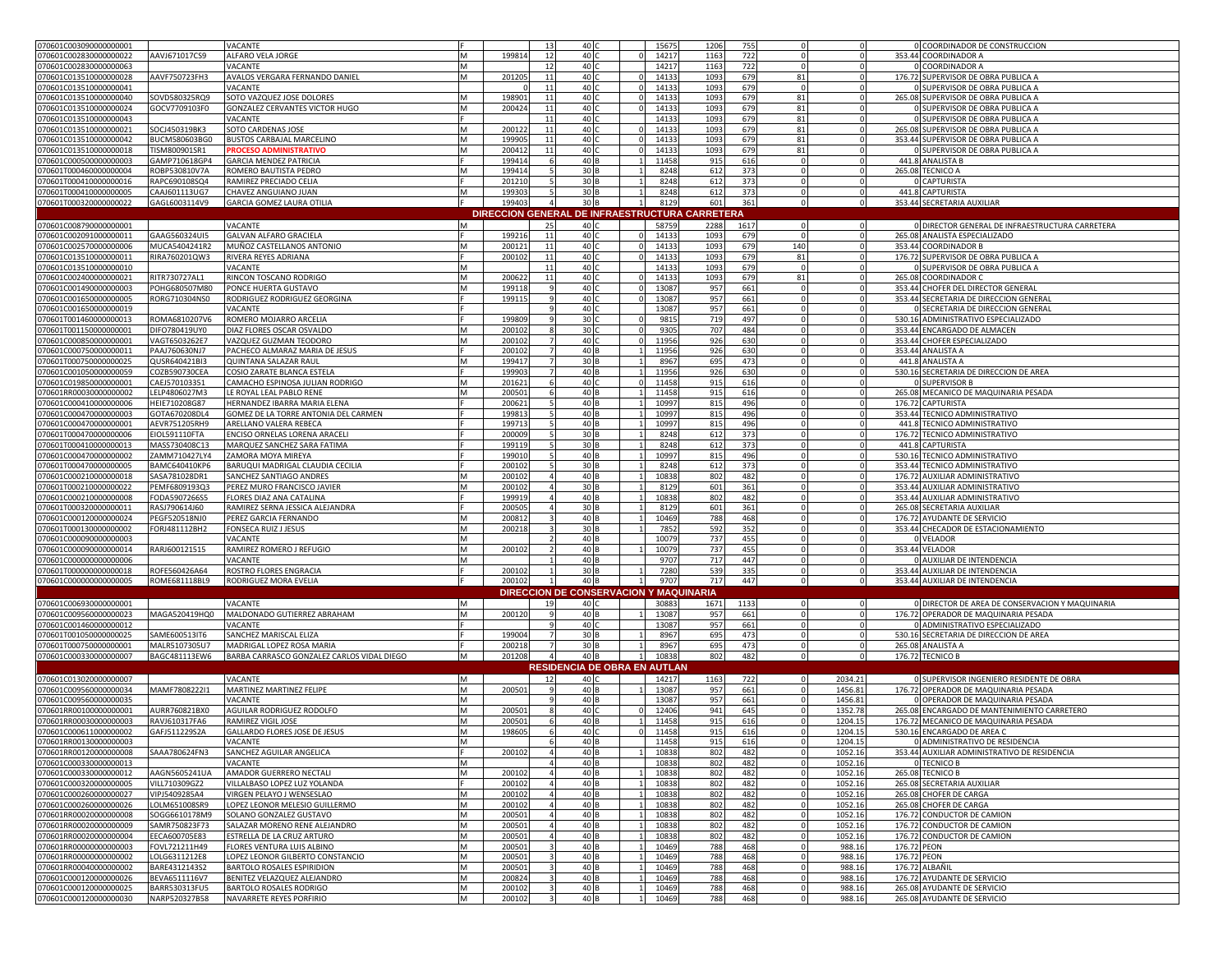| 070601C000120000000029                           | MACJ440704PC1                  | MARTINEZ CASTILLO J REFUGIO                           | M | 200102           |                         | 40 B                                     |                | 10469          | 788                                      | 468        | $\mathbf 0$        | 988.16             |             | 265.08 AYUDANTE DE SERVICIO                                                  |
|--------------------------------------------------|--------------------------------|-------------------------------------------------------|---|------------------|-------------------------|------------------------------------------|----------------|----------------|------------------------------------------|------------|--------------------|--------------------|-------------|------------------------------------------------------------------------------|
| 070601C000120000000028                           |                                | VACANTE                                               | M |                  |                         | 40 <sub>B</sub>                          |                | 10469          | 788                                      | 468        | $\Omega$           | 988.16             |             | 0 AYUDANTE DE SERVICIO                                                       |
| 070601C000120000000027                           | FOVF560212D44                  | FLORES VENTURA FRANCISCO                              | M | 200102           |                         | 40 B                                     |                | 10469          | 788                                      | 468        | $\circ$            | 988.16             |             | 265.08 AYUDANTE DE SERVICIO                                                  |
| 070601C000120000000032                           |                                | VACANTE                                               | M |                  | $\mathbf{3}$            | 40 B                                     |                | 10469          | 788                                      | 468        | $\circ$            | 988.16             |             | 0 AYUDANTE DE SERVICIO                                                       |
|                                                  |                                |                                                       |   |                  |                         |                                          |                |                |                                          |            |                    |                    |             |                                                                              |
|                                                  |                                |                                                       |   |                  |                         |                                          |                |                | RESIDENCIA DE OBRA EN SAN MIGUEL EL ALTO |            |                    |                    |             |                                                                              |
| 070601C013020000000006                           |                                | VACANTE                                               | M |                  | 12                      | 40 C                                     |                | 14217          | 1163                                     | 722        | $\Omega$           | $\Omega$           |             | 0 SUPERVISOR INGENIERO RESIDENTE DE OBRA                                     |
| 070601C009560000000026                           | AAGC570930JN6                  | ARAMBULA GUTIERREZ CARLOS                             | M | 200501           |                         | 40 B                                     |                | 1308           | 957                                      | 661        | $\mathbf 0$        |                    |             | 265.08 OPERADOR DE MAQUINARIA PESADA                                         |
| 070601C009560000000013                           |                                | VACANTE                                               |   |                  |                         | 40 <sub>B</sub>                          | $\Omega$       | 13087          | 957                                      | 661        | $\circ$            | $\Omega$           |             | O OPERADOR DE MAQUINARIA PESADA                                              |
| 070601C009560000000006                           |                                | VACANTE                                               | M |                  |                         | 40B                                      |                | 13087          | 957                                      | 661        | $\mathbf 0$        |                    |             | 0 OPERADOR DE MAQUINARIA PESADA                                              |
|                                                  |                                |                                                       |   |                  |                         |                                          |                |                |                                          |            |                    |                    |             |                                                                              |
| 070601C009560000000014                           | PETM630616E61                  | PEREZ TRUJILLO MARTIN                                 | M | 200102           |                         | 40 B                                     |                | 13087          | 957                                      | 661        | $\Omega$           | $\mathbf 0$        |             | 353.44 OPERADOR DE MAQUINARIA PESADA                                         |
| 070601C009560000000043                           |                                | VACANTE                                               | M |                  |                         | 40 <sub>B</sub>                          |                | 13087          | 957                                      | 661        | $\Omega$           | $\mathbf 0$        |             | 0 OPERADOR DE MAQUINARIA PESADA                                              |
| 070601RR00100000000002                           | GOJJ7201273B6                  | GONZALEZ JIMENEZ JUAN ALBERTO                         | M | 200501           |                         | 40 0                                     |                | 12406          | 941                                      | 645        | $\Omega$           | $\mathbf 0$        |             | 265.08 ENCARGADO DE MANTENIMIENTO CARRETERO                                  |
| 070601RR00130000000006                           | ROBJ5707036G8                  | ROMAN BARBA J REFUGIO                                 | M | 198919           |                         | 40B                                      | $\overline{1}$ | 11458          | 915                                      | 616        | $\Omega$           | $\mathbf{0}$       |             | 530.16 ADMINISTRATIVO DE RESIDENCIA                                          |
| 070601C000640000000003                           | VIRJ5909048Y8                  | VIRGEN RAMIREZ JAVIER                                 | M | 198919           |                         | 40 <sub>B</sub>                          |                | 11458          | 915                                      | 616        | $\Omega$           | $\circ$            |             | 530.16 MECANICO DE MAQUINARIA PESADA                                         |
|                                                  |                                |                                                       |   |                  |                         |                                          |                |                |                                          |            |                    |                    |             |                                                                              |
| 070601C000330000000002                           | BEGR650828IE1                  | BECERRA GUTIERREZ RAFAEL                              | M | 199417           | $\overline{a}$          | 40 B                                     | $\overline{1}$ | 10838          | 802                                      | 482        | $\Omega$           | $\circ$            |             | 441.8 TECNICO B                                                              |
| 070601C000260000000015                           | MEMR591228133                  | MERCADO MORENO RODOLFO                                | M | 200102           |                         | 40 B                                     | $\overline{1}$ | 10838          | 802                                      | 482        | $\circ$            | $\circ$            |             | 353.44 CHOFER DE CARGA                                                       |
| 070601C000260000000014                           | MOCG6511102C3                  | MORENO CRUZ GERARDO                                   | M | 200102           |                         | 40 B                                     |                | 10838          | 802                                      | 482        |                    |                    |             | 265.08 CHOFER DE CARGA                                                       |
| 070601C000260000000012                           | VIVL580813IJ3                  | VILLEGAS VARGAS JOSE LUIS                             | M | 200102           | $\overline{4}$          | 40 <sub>B</sub>                          |                | 10838          | 802                                      | 482        | $\Omega$           | $\mathbf 0$        |             | 353.44 CHOFER DE CARGA                                                       |
| 070601C000260000000030                           | GARJ550624LU2                  | GARCIA RODRIGUEZ JUAN ENEPAMUCENO                     | M | 199417           | $\overline{4}$          | 40 B                                     | $\mathbf{1}$   | 10838          | 802                                      | 482        | $\Omega$           | $\circ$            |             | 353.44 CHOFER DE CARGA                                                       |
|                                                  |                                |                                                       |   |                  |                         |                                          |                |                |                                          |            |                    |                    |             |                                                                              |
| 070601C000320000000004                           |                                | VACANTE                                               |   |                  | $\overline{4}$          | 40 B                                     | $\Omega$       | 10838          | 802                                      | 482        | $\circ$            | $\circ$            |             | <b>0 SECRETARIA AUXILIAR</b>                                                 |
| 070601C000260000000004                           | VAGH640227BD1                  | VARGAS GUZMAN HUGO                                    | M | 200601           |                         | 40 <sub>B</sub>                          | $\mathbf{1}$   | 10838          | 802                                      | 482        | $\Omega$           | $\mathbf 0$        |             | 176.72 CHOFER DE CARGA                                                       |
| 070601C000320000000003                           | RARD820810EG7                  | RAMIREZ ROMO DORA LUZ                                 |   | 200503           |                         | 40 <sub>B</sub>                          | 1              | 10838          | 802                                      | 482        | $\mathbf 0$        | $\mathbf 0$        |             | 265.08 SECRETARIA AUXILIAR                                                   |
| 070601RR00090000000009                           | GALJ740514JW5                  | GARCIA LOPEZ JOSE DE JESUS                            | M | 200501           | $\overline{a}$          | 40 B                                     | $\mathbf{1}$   | 10838          | 802                                      | 482        | $\Omega$           | $\circ$            |             | 265.08 ENCARGADO DE CUADRILLA                                                |
| 070601RR00120000000002                           | LOPG830214ES6                  | LOPEZ PAEZ GRICELDA                                   |   | 200716           |                         | 40 B                                     | $\overline{1}$ | 10838          | 802                                      | 482        | $\Omega$           | $\circ$            |             | 265.08 AUXILIAR ADMINISTRATIVO DE RESIDENCIA                                 |
|                                                  |                                | VACANTE                                               |   |                  |                         |                                          |                | 10838          |                                          |            | $\Omega$           |                    |             |                                                                              |
| 070601C000260000000002                           |                                |                                                       | M |                  |                         | 40 <sub>B</sub>                          |                |                | 802                                      | 482        |                    | $\mathbf{0}$       |             | <b>0 CHOFER DE CARGA</b>                                                     |
| 070601RR00000000000007                           | VACL450118GL2                  | VALADEZ CENTENO LEOBARDO                              | M | 200501           |                         | 40 <sub>B</sub>                          |                | 10469          | 788                                      | 468        |                    | $\mathbf 0$        | 265.08 PEON |                                                                              |
| 070601C000120000000009                           | ROMC880328FC7                  | ROMAN MUÑOZ CESAR NAVAD                               | M | 200612           |                         | 40 B                                     |                | 10469          | 788                                      | 468        |                    | $\mathbf{0}$       |             | 265.08 AYUDANTE DE SERVICIO                                                  |
| 070601RR00070000000002                           | JIGM670323SS1                  | <b>IIMENEZ GUTIERREZ MANUEL</b>                       | M | 200501           |                         | 40 B                                     |                | 10469          | 788                                      | 468        | $\Omega$           | $\Omega$           | 265.08 CABO |                                                                              |
| 070601RR00000000000006                           |                                | VACANTE                                               | M |                  |                         | 40 B                                     |                | 10469          | 788                                      | 468        | $\Omega$           |                    |             | 0 PEON                                                                       |
|                                                  |                                |                                                       |   |                  |                         |                                          |                |                |                                          |            |                    |                    |             |                                                                              |
| 070601RR00000000000004                           | VAAD860701GD7                  | VALLE ALVIZO JOSE DANIEL                              | M | 200501           |                         | 40 B                                     |                | 10469          | 788                                      | 468        |                    | $\mathbf{0}$       | 265.08 PEON |                                                                              |
| 070601C000120000000035                           |                                | VACANTE                                               |   |                  |                         | 40 B                                     |                | 10469          | 788                                      | 468        | $\Omega$           | $\mathbf{0}$       |             | 0 AYUDANTE DE SERVICIO                                                       |
| 070601C000120000000010                           | VIMR600928S57                  | VILLA MORALES RAFAEL                                  | M | 200102           |                         | 40 B                                     |                | 10469          | 788                                      | 468        | $\overline{0}$     | $\mathbf 0$        |             | 353.44 AYUDANTE DE SERVICIO                                                  |
| 070601C000090000000009                           | HEMI520515A94                  | HERNANDEZ MARQUEZ ISIDRO                              | M | 200102           | $\overline{2}$          | 40 B                                     | 1              | 10079          | 737                                      | 455        | $\circ$            | $\mathbf 0$        |             | 353.44 VELADOR                                                               |
|                                                  |                                |                                                       |   |                  |                         |                                          |                |                |                                          |            |                    |                    |             |                                                                              |
|                                                  |                                |                                                       |   |                  |                         | RESIDENCIA DE OBRA EN SAYULA             |                |                |                                          |            |                    |                    |             |                                                                              |
| 070601C013020000000003                           | AICJ671119SV7                  | AVILA CHAVEZ JORGE IGOR                               | M | 199417           | 12                      | 40 C                                     | $\Omega$       | 14217          | 1163                                     | 722        | $\overline{0}$     | $\circ$            |             | 353.44 SUPERVISOR INGENIERO RESIDENTE DE OBRA                                |
| 070601C009560000000004                           | MATJ540906SS6                  | MARTINEZ TORRES JUAN                                  | M | 198919           |                         | 40 B                                     | $\overline{1}$ | 13087          | 957                                      | 661        | $\Omega$           | $\mathbf 0$        |             | 441.8 OPERADOR DE MAQUINARIA PESADA                                          |
| 070601C009560000000029                           | VELV721108FS2                  | VELASCO LARIOS VICTOR                                 | M | 200102           | -9                      | 40 B                                     | $\mathbf{1}$   | 13087          | 957                                      | 661        | $\circ$            | $\mathbf 0$        |             | 353.44 OPERADOR DE MAQUINARIA PESADA                                         |
| 070601C009560000000021                           | MEVJ650815NL2                  | MEZA VARGAS JAVIER                                    | M | 200102           | -9                      | 40 B                                     | 1              | 13087          | 957                                      | 661        | $\circ$            | $\mathbf 0$        |             | 265.08 OPERADOR DE MAQUINARIA PESADA                                         |
|                                                  |                                |                                                       |   |                  |                         |                                          |                |                |                                          |            |                    |                    |             |                                                                              |
| 070601C009560000000016                           | LACH730325CC1                  | LARIOS CORONA HUMBERTO                                | M | 200501           | -9                      | 40 B                                     | $\overline{1}$ | 13087          | 957                                      | 661        | $\circ$            | $\circ$            |             | 176.72 OPERADOR DE MAQUINARIA PESADA                                         |
| 070601C009560000000028                           | VELG710124620                  | VELASCO LARIOS GAMALIEL                               | M | 200501           |                         | 40 <sub>B</sub>                          |                | 13087          | 957                                      | 661        | $\Omega$           | $\mathbf 0$        |             | 176.72 OPERADOR DE MAQUINARIA PESADA                                         |
| 070601C009560000000027                           | BEHJ801014BS1                  | BERNABE HERNANDEZ JOSE DE JESUS                       | M | 200501           | -9                      | 40 B                                     |                | 13087          | 957                                      | 661        | $\circ$            | $\mathbf 0$        |             | 176.72 OPERADOR DE MAQUINARIA PESADA                                         |
| 070601C009560000000030                           | AAEG670116PF8                  | AYALA EUSEBIO JOSE GUADALUPE                          | M | 200501           | - 9                     | 40 B                                     | $\mathbf{1}$   | 13087          | 957                                      | 661        | $\Omega$           | $\mathbf 0$        |             | 265.08 OPERADOR DE MAQUINARIA PESADA                                         |
| 070601C009560000000031                           | MERI780830K31                  | MEDINA RAYAS IVAN                                     | M | 200501           | -9                      | 40 B                                     | $\overline{1}$ | 13087          | 957                                      | 661        | $\circ$            | $\circ$            |             | 265.08 OPERADOR DE MAQUINARIA PESADA                                         |
|                                                  |                                |                                                       |   |                  |                         |                                          |                |                |                                          |            |                    |                    |             |                                                                              |
| 070601C009560000000002                           |                                | VACANTE                                               | M |                  |                         | 40 B                                     |                | 13087          | 957                                      | 661        | $\Omega$           | $\mathbf{0}$       |             | 0 OPERADOR DE MAQUINARIA PESADA                                              |
| 070601RR00100000000003                           | RANL480621RD3                  | RAMIREZ NUÑO J LUIS                                   | M | 200501           |                         | 40 0                                     | $\Omega$       | 12406          | 941                                      | 645        |                    | $\mathbf 0$        |             | 265.08 ENCARGADO DE MANTENIMIENTO CARRETERO                                  |
| 070601RR00100000000009                           | FOGJ580522KJ6                  | FLORES GARCIA JOSE DE JESUS                           | M | 199711           | -8                      | 40                                       | $\mathbf 0$    | 12406          | 941                                      | 645        | $\Omega$           | $\circ$            |             | 441.8 ENCARGADO DE MANTENIMIENTO CARRETERO                                   |
| 070601C000600000000001                           | AABE640114SN2                  | ALDANA BENITES EDUARDO                                | M | 19970            |                         | 40 B                                     | $\overline{1}$ | 11458          | 915                                      | 616        |                    | $\Omega$           |             | 441.8 DIBUJANTE                                                              |
| 070601RR00130000000004                           | VELG6405119R5                  | VELASCO LARIOS GUILLERMO BERNARDINO                   | M | 19891            |                         | 40 B                                     |                | 11458          | 915                                      | 616        | $\Omega$           | $\Omega$           |             | 530.16 ADMINISTRATIVO DE RESIDENCIA                                          |
|                                                  |                                |                                                       |   |                  |                         |                                          |                |                |                                          |            |                    |                    |             |                                                                              |
| 070601C000640000000002                           |                                | VACANTE                                               | M |                  |                         | 40 B                                     |                | 11458          | 915                                      | 616        |                    |                    |             | 0 MECANICO DE MAQUINARIA PESADA                                              |
| 070601C000460000000001                           | TIHA7102095Q8                  | TRINIDAD HERNANDEZ APOLONIO                           | M | 200021           |                         | 40 B                                     |                | 10997          | 815                                      | 496        |                    | $\mathbf{0}$       |             | 353.44 TECNICO A                                                             |
|                                                  | MERL731020JX9                  |                                                       |   |                  |                         |                                          |                |                |                                          | 496        | $\Omega$           | $\mathbf{0}$       |             | 353.44 CAPTURISTA                                                            |
|                                                  |                                | MEDINA RAYAS LILIA                                    |   |                  |                         |                                          | -1             |                |                                          |            |                    |                    |             |                                                                              |
| 070601C000410000000001                           |                                |                                                       |   | 200102           |                         | 40 B                                     | $\mathbf{1}$   | 10997          | 815                                      |            |                    |                    |             |                                                                              |
| 070601C000260000000020                           | MARD540308U89                  | MARTINEZ DE LA ROSA DANIEL                            | M | 20010            |                         | 40 B                                     |                | 10838          | 802                                      | 482        | $\Omega$           | $\mathbf{0}$       |             | 176.72 CHOFER DE CARGA                                                       |
| 070601C000260000000017                           |                                | VACANTE                                               | м |                  |                         | 40 B                                     |                | 10838          | 802                                      | 482        |                    |                    |             | <b>0 CHOFER DE CARGA</b>                                                     |
| 070601C000260000000016                           | VECJ441110CH5                  | VELIZ CUEVAS JUAN                                     | M | 200102           |                         | 40 B                                     |                | 10838          | 802                                      | 482        |                    | $\mathbf 0$        |             | <b>0 CHOFER DE CARGA</b>                                                     |
| 070601C000330000000009                           |                                | VACANTE                                               |   |                  |                         | 40 B                                     |                | 10838          | 802                                      | 482        |                    |                    |             | <b>O</b> TECNICO B                                                           |
|                                                  |                                |                                                       | M | 200102           |                         | 40 B                                     |                | 10838          | 802                                      | 482        |                    |                    |             |                                                                              |
| 070601C000260000000022                           | VIAJ560618RW6                  | <b>VILLA AGUILAR J JESUS</b>                          |   |                  |                         |                                          |                |                |                                          |            | $\Omega$           |                    |             | 265.08 CHOFER DE CARGA                                                       |
| 070601C000260000000021                           | ROGG700414KD5                  | RODRIGUEZ GONZALEZ GREGORIO                           | M | 200102           |                         | 40 B                                     |                | 10838          | 802                                      | 482        |                    | $\mathbf{0}$       |             | 353.44 CHOFER DE CARGA                                                       |
| 070601RR000900000000005                          | LONA630813U71                  | LOPEZ NUÑEZ ALFONSO MARTIN                            | M | 200102           | $\overline{4}$          | 40 B                                     | $\Omega$       | 10838          | 802                                      | 482        | $\Omega$           | $\mathbf{0}$       |             | 353.44 ENCARGADO DE CUADRILLA                                                |
| 070601C000320000000001                           | GACJ580930G8A                  | GARCIA CUEVAS MARIA DE JESUS                          |   | 199705           | $\overline{a}$          | 40 B                                     | $\overline{1}$ | 10838          | 802                                      | 482        | $\Omega$           | $\mathbf{0}$       |             | 441.8 SECRETARIA AUXILIAR                                                    |
| 070601RR00020000000012                           | BEGM680823P81                  | BERNABE GARCIA JOSE MARTIN                            | M | 19991            | $\overline{a}$          | 40 B                                     | $\overline{1}$ | 10838          | 802                                      | 482        | $\circ$            | $\circ$            |             | 353.44 CONDUCTOR DE CAMION                                                   |
| 070601C000280000000002                           | ROER560601NP1                  | RODRIGUEZ ESCALANTE RAMON SALVADOR                    | M | 19891            |                         | 40 B                                     |                | 10838          | 802                                      | 482        | $\Omega$           | $\mathbf 0$        |             | 441.8 MECANICO                                                               |
|                                                  |                                |                                                       |   |                  | 4                       |                                          |                |                |                                          |            | $\Omega$           |                    |             |                                                                              |
| 070601C000280000000001                           | LORJ501228HC2                  | LOPEZ ROJAS J GUADALUPE                               | M | 198919           |                         | 40 B                                     |                | 10838          | 802                                      | 482        |                    | $\circ$            |             | 441.8 MECANICO                                                               |
| 070601RR00120000000003                           | HERD770109G92                  | HERRERA RODRIGUEZ DANELIA GUADALUPE                   |   | 200501           | $\overline{a}$          | 40 B                                     | 1              | 10838          | 802                                      | 482        | $\Omega$           | $\circ$            |             | 265.08 AUXILIAR ADMINISTRATIVO DE RESIDENCIA                                 |
| 070601RR00000000000009                           | HERJ810801AV9                  | HERRERA RODRIGUEZ JORGE ARMANDO                       | M | 200501           |                         | 40 B                                     |                | 10469          | 788                                      | 468        | $\circ$            | $\mathbf 0$        | 265.08 PEON |                                                                              |
| 070601C000140000000001                           | VIAJ520203KXA                  | VILLA AGUILAR JOSE                                    | M | 200102           |                         | 40 B                                     |                | 10469          | 788                                      | 468        | $\Omega$           | $\Omega$           |             | 176.72 CHOFER                                                                |
| 070601C000120000000020                           |                                | VACANTE                                               | M |                  |                         | 40 B                                     |                | 10469          | 788                                      | 468        | $\circ$            | $\mathbf 0$        |             | 0 AYUDANTE DE SERVICIO                                                       |
| 070601C000120000000017                           |                                | VACANTE                                               |   |                  |                         | 40 B                                     |                | 0 10469        | 788                                      | 468        |                    |                    |             | O AYUDANTE DE SERVICIO                                                       |
|                                                  |                                |                                                       |   |                  |                         |                                          |                |                |                                          |            |                    |                    |             |                                                                              |
| 070601C000120000000015                           | VIFG4812157L2                  | VILLALVAZO FLORES JOSE GUADALUPE                      | M | 200102           |                         | 40 B                                     |                | 0 10469        | 788                                      | 468        | $\Omega$           |                    |             | 265.08 AYUDANTE DE SERVICIO                                                  |
| 070601C000120000000011                           | HECM730524BH6                  | HERNANDEZ CALVARIO MARIO                              | M | 200102           | $\overline{\mathbf{3}}$ | 40 B                                     |                | 1 10469        | 788                                      | 468        | $\circ$            | $\circ$            |             | 176.72 AYUDANTE DE SERVICIO                                                  |
|                                                  |                                |                                                       |   |                  |                         | <b>RESIDENCIA DE OBRA EN TEOCALTICHE</b> |                |                |                                          |            |                    |                    |             |                                                                              |
|                                                  | OONR7311045GA                  | OROZCO NAVARRO RODRIGO                                | M | 200102           | 12                      | 40 C                                     |                | 0 14217        |                                          | 722        | $\circ$            | 2034.21            |             |                                                                              |
| 070601C013020000000004                           |                                |                                                       |   |                  |                         |                                          |                |                | 1163                                     |            |                    |                    |             | 353.44 SUPERVISOR INGENIERO RESIDENTE DE OBRA                                |
| 070601C013020000000001                           |                                | VACANTE                                               | M |                  | 12                      | 40                                       |                | 14217          | 1163                                     | 722        |                    | 2034.21            |             | 441.8 SUPERVISOR INGENIERO RESIDENTE DE OBRA                                 |
| 070601C013510000000004                           | MOCA600814MG6                  | MORENO CORNEJO JOSE ASUNCION                          | M | 199003           | 11                      | 40                                       | $\circ$        | 14133          | 1093                                     | 679        | 121.48             | 1670.05            |             | 530.16 SUPERVISOR DE OBRA PUBLICA A                                          |
| 070601C002520000000004                           |                                | VACANTE                                               | M |                  | 11                      | 40                                       |                | 14133          | 1093                                     | 679        | 0                  | 1670.05            |             | 0 SUPERVISOR DE OPERACION                                                    |
| 070601C009560000000012                           | GUMS730221LH9                  | <b>GUZMAN MORA SAUL</b>                               | M | 200102           | 9                       | 40 <sub>B</sub>                          |                | 13087          | 957                                      | 661        | $\circ$            | 1456.81            |             | 353.44 OPERADOR DE MAQUINARIA PESADA                                         |
| 070601C009560000000011                           | JIVI670201257                  |                                                       | M |                  | -9                      |                                          |                |                |                                          |            | $\circ$            |                    |             | 353.44 OPERADOR DE MAQUINARIA PESADA                                         |
|                                                  |                                | JIMENEZ VELAZCO IGNACIO                               |   | 200102           |                         | 40 B                                     |                | 13087          | 957                                      | 661        |                    | 1456.81            |             |                                                                              |
| 070601C009560000000010                           | MOVE481013D88                  | MORA VALDIVIA EDUARDO                                 | M | 200102           | -9                      | 40 B                                     | 1              | 13087          | 957                                      | 661        | $\circ$            | 1456.81            |             | 353.44 OPERADOR DE MAQUINARIA PESADA                                         |
| 070601C009560000000009                           | GUML720117H76                  | <b>GUZMAN MORA LIONSO</b>                             | M | 200102           | -9                      | 40 B                                     | $\overline{1}$ | 13087          | 957                                      | 661        | $\circ$            | 1456.81            |             | 353.44 OPERADOR DE MAQUINARIA PESADA                                         |
| 070601C009560000000008                           |                                | VACANTE                                               | M |                  |                         | 40 B                                     |                | 13087          | 957                                      | 661        | $\mathbf{0}$       | 1456.81            |             | 0 OPERADOR DE MAQUINARIA PESADA                                              |
| 070601C009560000000001                           | CARO721112RT6                  | CAMPA RODRIGUEZ OSCAR                                 | M | 199417           |                         | 40 <sub>B</sub>                          |                | 13087          | 957                                      | 661        | $\circ$            | 1456.81            |             | 441.8 OPERADOR DE MAQUINARIA PESADA                                          |
|                                                  |                                |                                                       | M |                  |                         |                                          |                |                |                                          |            |                    |                    |             |                                                                              |
| 070601C009560000000037<br>070601C009560000000036 | GADS670510CB4<br>SEPB4411131R2 | GARCIA DELGADILLO SEBASTIAN<br>SERNA PADILLA BENJAMIN | M | 200501<br>200501 | -91                     | 40 B<br>40 B                             | $1 \vert$      | 13087<br>13087 | 957<br>957                               | 661<br>661 | $\circ$<br>$\circ$ | 1456.81<br>1456.81 |             | 265.08 OPERADOR DE MAQUINARIA PESADA<br>265.08 OPERADOR DE MAQUINARIA PESADA |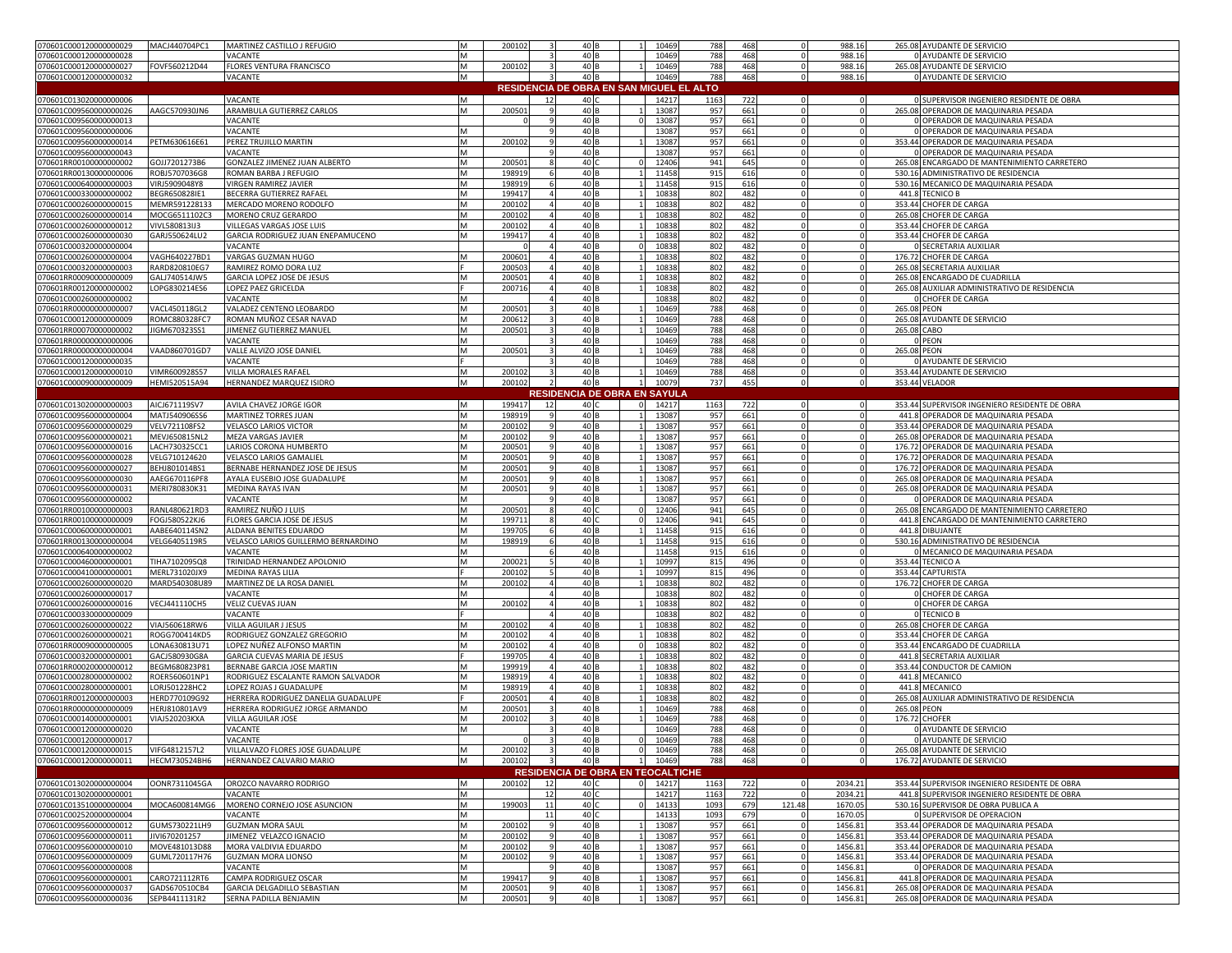| 070601C009560000000005                           |                                | VACANTE                                                | M      |                  |              | 40 B                                                      |              | 13087          | 957          | 661         | $\Omega$       | 1456.81            |             | 0 OPERADOR DE MAQUINARIA PESADA                                             |
|--------------------------------------------------|--------------------------------|--------------------------------------------------------|--------|------------------|--------------|-----------------------------------------------------------|--------------|----------------|--------------|-------------|----------------|--------------------|-------------|-----------------------------------------------------------------------------|
| 070601RR00130000000002                           | CAMA360611EI9                  | CAMPA MINERO ANTONIO                                   | M      | 19901            |              | 40 B                                                      |              | 11458          | 915          | 616         |                | 1204.15            |             | 530.16 ADMINISTRATIVO DE RESIDENCIA                                         |
| 070601C000611000000003                           | SALF5102148A4                  | SANDOVAL LIZARDI FAUSTINO                              | M      | 200102           |              | 40                                                        |              | 11458          | 915          | 616         |                | 1204.15            |             | 265.08 ENCARGADO DE AREA O                                                  |
| 070601C000260000000010                           | MOBG580919K61                  | MORA BARRIOS GENARO<br>CAMPA RODRIGUEZ AARON           | M      | 200102           |              | 40 B<br>40 B                                              |              | 10838          | 802          | 482<br>482  |                | 1052.16            |             | 353.44 CHOFER DE CARGA                                                      |
| 070601C000260000000009<br>070601T000320000000054 | CARA710529UZ5<br>HEGV790506FN1 | HERNANDEZ GARCIA VERONICA                              | M      | 200102<br>200103 |              | 30 F                                                      |              | 10838<br>8129  | 802<br>601   | 361         |                | 1052.16<br>789.27  |             | 353.44 CHOFER DE CARGA<br>353.44 SECRETARIA AUXILIAR                        |
| 070601C000260000000011                           | AASJ6709304L9                  | AMADOR SIGALA JOSE                                     | M      | 20070            |              | 40                                                        |              | 10838          | 802          | 482         |                | 1052.16            |             | 176.72 CHOFER DE CARGA                                                      |
| 070601RR00020000000002                           | CUAJ640124BV2                  | DE LA CRUZ AGUILERA JUAN MANUEL                        | M      | 20050            |              | 40                                                        |              | 10838          | 802          | 482         |                | 1052.16            |             | 265.08 CONDUCTOR DE CAMION                                                  |
| 070601RR00020000000006                           | MAAF751226NC9                  | MARTINEZ ALVARADO FRANCISCO JAVIER                     | M      | 200501           |              | 40                                                        |              | 10838          | 802          | 482         |                | 1052.16            |             | 265.08 CONDUCTOR DE CAMION                                                  |
| 070601RR00020000000007                           |                                | VACANTE                                                | M      |                  |              | 40                                                        |              | 10838          | 802          | 482         |                | 1052.16            |             | 0 CONDUCTOR DE CAMION                                                       |
| 070601RR00120000000004<br>070601RR00070000000005 | HESF6912134K6                  | HERNANDEZ SEDANO FERNANDO<br>VACANTE                   | M      | 20050            |              | 40 F<br>40                                                |              | 10838<br>10469 | 802<br>788   | 482<br>468  |                | 1052.16<br>988.16  |             | 265.08 AUXILIAR ADMINISTRATIVO DE RESIDENCIA<br>0 CABO                      |
| 070601RR00070000000004                           | MAIB5511279R2                  | MARIN IBARRA BENJAMIN                                  | M      | 200501           |              | 40                                                        |              | 10469          | 788          | 468         |                | 988.16             | 265.08 CABO |                                                                             |
| 070601RR00070000000003                           | NAOJ5801059S7                  | NAVARRO ORDORICA J SANTOS                              | M      | 200501           |              | 40                                                        |              | 10469          | 788          | 468         |                | 988.16             | 265.08 CABO |                                                                             |
| 070601C000120000000007                           | VECC700812431                  | VELAZCO CHAVEZ CELSO                                   | M      | 200102           |              | 40                                                        |              | 10469          | 788          | 468         |                | 988.16             |             | 353.44 AYUDANTE DE SERVICIO                                                 |
| 070601C000090000000007                           | VELR410617D23                  | VELASCO DE LUNA ROBERTO                                | M      | 200615           |              | 40                                                        |              | 10079          | 737          | 455         |                | 928.59             |             | 176.72 VELADOR                                                              |
| 070601T000000000000020                           | NAOM530426LT2                  | NAVARRO ORDORICA MARCELINA                             |        | 200102           | $\mathbf{1}$ | 30 B                                                      |              | 7280           | 539          | 335         | $\circ$        | 653.94             |             | 353.44 AUXILIAR DE INTENDENCIA                                              |
| 070601C013020000000005                           |                                | VACANTE                                                | M      |                  | 12           | <b>RESIDENCIA DE OBRA EN VILLA GUERRERO</b><br>40 C       |              | 14217          | 1163         | 722         |                | 2034.21            |             | 0 SUPERVISOR INGENIERO RESIDENTE DE OBRA                                    |
| 070601C009560000000038                           | NUNJ750323563                  | NUÑEZ NAVARRO J GUADALUPE                              | M      | 200501           |              | 40 <sub>B</sub>                                           |              | 13087          | 957          | 661         | $\Omega$       | 1456.81            |             | 176.72 OPERADOR DE MAQUINARIA PESADA                                        |
| 070601C009560000000042                           | AUVE4705283V1                  | AGUILAR VELA EMILIO                                    | M      | 200501           |              | 40 B                                                      |              | 13087          | 957          | 661         |                | 1456.81            |             | 176.72 OPERADOR DE MAQUINARIA PESADA                                        |
| 070601C009560000000041                           |                                | VACANTE                                                | M      |                  |              | 40 B                                                      |              | 13087          | 957          | 661         |                | 1456.81            |             | 0 OPERADOR DE MAQUINARIA PESADA                                             |
| 070601C009560000000040                           |                                | VACANTE                                                | M      |                  |              | 40 B                                                      |              | 13087          | 957          | 661         |                | 1456.81            |             | 0 OPERADOR DE MAQUINARIA PESADA                                             |
| 070601C009560000000039                           | GAAA761220DN7                  | GAMBOA ARELLANO JOSE ALONSO                            | M      | 200501           |              | 40 B                                                      |              | 13087          | 957          | 661         | $\Omega$       | 1456.81            |             | 176.72 OPERADOR DE MAQUINARIA PESADA                                        |
| 070601RR00130000000001<br>070601C000611000000007 | GUOF691020NG5<br>AALU640708QH1 | GUTIERREZ ORTIZ FELICIANO<br>ALVARADO LUIS HUMBERTO    | M<br>M | 200102<br>200102 |              | 40 B<br>40                                                |              | 11458<br>11458 | 915<br>915   | 616<br>616  | $\Omega$       | 1204.15<br>1204.15 |             | 176.72 ADMINISTRATIVO DE RESIDENCIA<br>265.08 ENCARGADO DE AREA C           |
| 070601T000320000000058                           | GUOT6510097E1                  | GUTIERREZ ORTIZ TERESA DE JESUS                        |        | 200102           |              | 30                                                        |              | 8129           | 601          | 361         |                | 789.27             |             | 353.44 SECRETARIA AUXILIAR                                                  |
| 070601RR00120000000005                           | MASA800305K81                  | MARTINEZ SIGALA ADRIANA                                |        | 200501           |              | 40 E                                                      |              | 10838          | 802          | 482         |                | 1052.16            |             | 176.72 AUXILIAR ADMINISTRATIVO DE RESIDENCIA                                |
| 070601RR00060000000002                           | MULX691102964                  | MUÑOZ LEDESMA ALBERTO                                  | M      | 200501           |              | 40 F                                                      |              | 10469          | 788          | 468         |                | 988.16             |             | 176.72 SOBRESTANTE                                                          |
| 070601RR00010000000006                           |                                | VACANTE                                                |        |                  |              | 40 E                                                      |              | 10079          | 737          | 455         | $\Omega$       | 928.59             |             | 0 VISOR DE CAMPAMENTO                                                       |
| 070601RR00010000000005                           | REOC480518H69                  | REYES OCTAVIO                                          | M      | 200501           |              | 40 B                                                      |              | 10079          | 737          | 455         | $\Omega$       | 928.59             |             | 176.72 VISOR DE CAMPAMENTO                                                  |
|                                                  |                                |                                                        |        |                  |              | <b>RESIDENCIA DE OBRA EN AHUALULCO</b>                    |              |                |              |             |                |                    |             |                                                                             |
| 070601C013020000000002<br>070601C002520000000005 |                                | VACANTE<br>VACANTE                                     | M<br>M |                  | 12<br>$11\,$ | 40 C<br>40 0                                              |              | 14217<br>14133 | 1163<br>1093 | 722<br>679  |                | $\Omega$           |             | 0 SUPERVISOR INGENIERO RESIDENTE DE OBRA<br>0 SUPERVISOR DE OPERACION       |
| 070601C002520000000007                           | AUMA660720GR9                  | <b>AGUIAR JOSE MANUEL</b>                              | M      | 200102           | 11           | 40 C                                                      |              | 14133          | 1093         | 679         | 81             | $\Omega$           |             | 176.72 SUPERVISOR DE OPERACION                                              |
| 070601C002520000000006                           | AAPJ590513338                  | ALVAREZ PATIÑO J TRINIDAD                              | M      | 200102           | 11           | 40 C                                                      |              | 14133          | 1093         | 679         | 81             |                    |             | 176.72 SUPERVISOR DE OPERACION                                              |
| 070601C009560000000018                           | ROOL520222JZ6                  | ROBLES ORTEGA LAZARO                                   | M      | 20010            |              | 40                                                        |              | 13087          | 957          | 661         |                |                    |             | 176.72 OPERADOR DE MAQUINARIA PESADA                                        |
| 070601C009560000000017                           | GOYG581228FK1                  | GOMEZ YAÑEZ GENARO                                     | M      | 200102           |              | 40 B                                                      |              | 13087          | 957          | 661         |                | 0                  |             | 176.72 OPERADOR DE MAQUINARIA PESADA                                        |
| 070601C009560000000033                           | JIMJ771218S68                  | JIMENEZ MARTINEZ JOSE DE JESUS                         | M      | 200501           |              | 40 <sub>B</sub>                                           |              | 13087          | 957          | 661         |                | $^{\circ}$         |             | 265.08 OPERADOR DE MAQUINARIA PESADA                                        |
| 070601C009560000000032<br>070601RR00130000000005 | BASJ631205D90<br>ZECR740907GU7 | BAUTISTA SANTIAGO JOSE JUAN<br>ZEPEDA CARVAJAL RICARDO | M<br>M | 200501<br>200501 |              | 40 B<br>40 <sub>B</sub>                                   |              | 13087<br>11458 | 957<br>915   | 661<br>616  |                | $^{\circ}$         |             | 265.08 OPERADOR DE MAQUINARIA PESADA<br>265.08 ADMINISTRATIVO DE RESIDENCIA |
| 070601C000640000000004                           |                                | VACANTE                                                | M      |                  |              | 40 B                                                      |              | 11458          | 915          | 616         |                | 0                  |             | 0 MECANICO DE MAQUINARIA PESADA                                             |
| 070601C000611000000001                           |                                | VACANTE                                                | M      |                  |              | 40 0                                                      |              | 11458          | 915          | 616         |                | $^{\circ}$         |             | 0 ENCARGADO DE AREA C                                                       |
| 070601T000320000000056                           | CADD7803163G6                  | CHAVEZ DOMINGUEZ DALIA YADIRA                          |        | 200102           |              | 30 B                                                      |              | 8129           | 601          | 361         |                |                    |             | 265.08 SECRETARIA AUXILIAR                                                  |
| 070601RR00120000000006                           | FICV7404274IA                  | FIGUEROA CARBAJAL VERONICA                             |        | 200501           |              | 40                                                        |              | 10838          | 802          | 482         |                |                    |             | 265.08 AUXILIAR ADMINISTRATIVO DE RESIDENCIA                                |
| 070601RR00020000000010                           | GOSJ620814EP4                  | <b>GOMEZ SANCHEZ JAVIER</b>                            | M      | 200501           |              | 40                                                        |              | 10838          | 802          | 482         |                | $\Omega$           |             | 265.08 CONDUCTOR DE CAMION                                                  |
| 070601RR00020000000001<br>070601RR00060000000001 | GIAJ551126CQ0<br>GARA510913FB8 | GIL AGUILAR JUAN CARLOS<br>GARCIA RODRIGUEZ JOSE AMADO | M<br>M | 201219<br>20050  |              | 40<br>40                                                  |              | 10838<br>10469 | 802<br>788   | 482<br>468  |                | $\Omega$           |             | 176.72 CONDUCTOR DE CAMION<br>265.08 SOBRESTANTE                            |
| 070601RR00040000000001                           | ZEVA5011132I5                  | ZEPEDA VALDEZ JOSE ASCENCION                           | M      | 200501           |              | 40 F                                                      |              | 10469          | 788          | 468         |                |                    |             | 265.08 ALBAÑIL                                                              |
| 070601C000120000000023                           | AAVS771101146                  | ALVAREZ VAZQUEZ SERVANDO                               | M      | 200102           |              | 40                                                        |              | 10469          | 788          | 468         |                |                    |             | 176.72 AYUDANTE DE SERVICIO                                                 |
| 070601C000120000000022                           | ROCI710329816                  | ROBLES CHAVEZ ISMAEL                                   | M      | 200102           |              | 40                                                        |              | 10469          | 788          | 468         |                |                    |             | 176.72 AYUDANTE DE SERVICIO                                                 |
| 070601C000120000000021                           |                                | VACANTE                                                | M      |                  |              | 40 E                                                      |              | 10469          | 788          | 468         |                | $^{\circ}$         |             | 0 AYUDANTE DE SERVICIO                                                      |
| 070601RR00010000000001<br>070601RR00010000000003 | EAEA6210273J8                  | VACANTE<br>ESCATEL ESCATEL ANTONIO                     | M<br>M | 200505           |              | 40 E<br>40 B                                              |              | 10079<br>10079 | 737<br>737   | 455<br>455  | 0              | $^{\circ}$         |             | 0 VISOR DE CAMPAMENTO<br>265.08 VISOR DE CAMPAMENTO                         |
|                                                  |                                |                                                        |        |                  |              | RESIDENCIA DE OBRA EN GUADALAJARA                         |              |                |              |             |                |                    |             |                                                                             |
| 070601C002010000000037                           | SAJJ570501IY0                  | SANCHEZ JAUREGUI JUAN JOSE                             | M      | 200621           |              | 40 C                                                      |              | 13405          | 1046         | 666         |                |                    |             | 176.72 SUPERVISOR DE OBRA PUBLICA B                                         |
| 070601C009560000000025                           | GILE771031RU3                  | GIL LIZAOLA ENRIQUE                                    | M      | 201219           |              | 40 B                                                      |              | 13087          | 957          | 661         |                | $^{\circ}$         |             | 0 OPERADOR DE MAQUINARIA PESADA                                             |
| 070601C009560000000019                           |                                | VACANTE                                                | M      |                  |              | 40 B                                                      |              | 13087          | 957          | 661         |                | $\mathbf 0$        |             | 0 OPERADOR DE MAQUINARIA PESADA                                             |
| 070601C009560000000007                           | SECR5611057W7                  | SEPULVEDA CURIEL RAMIRO                                | M      | 20010            |              | 40 B                                                      |              | 13087          | 957          | 661         |                |                    |             | 353.44 OPERADOR DE MAQUINARIA PESADA                                        |
| 070601RR00100000000008                           | RORR610528MM0                  | RODRIGUEZ RODRIGUEZ RAUL                               | M<br>M | 201221           |              | 40 <sub>1</sub>                                           |              | 12406<br>11956 | 941<br>926   | 645<br>630  |                |                    |             | 0 ENCARGADO DE MANTENIMIENTO CARRETERO                                      |
| 070601C000750000000002<br>070601C000700000000001 | RIMA701211QC4                  | VACANTE<br>RIVERA MORALES JOSE ANTONIO                 | M      | 200102           |              | 40 B<br>40 B                                              |              | 11458          | 915          | 616         |                | $^{\circ}$         |             | 0 ANALISTA A<br>353.44 TECNICO ESPECIALISTA                                 |
| 070601C000260000000007                           | VEAJ570309QSA                  | VECERRA ACEVEZ JUAN MANUEL                             | M      | 200102           |              | 40 E                                                      |              | 10838          | 802          | 482         |                | $\Omega$           |             | 353.44 CHOFER DE CARGA                                                      |
| 070601RR00020000000005                           | PISS630826PH6                  | PIÑA SEGOVIA SEFERINO                                  | M      | 200501           |              | 40 E                                                      |              | 10838          | 802          | 482         |                |                    |             | 265.08 CONDUCTOR DE CAMION                                                  |
| 070601RR00120000000001                           | BURM810806MI1                  | BUENROSTRO RAMIREZ MA GUADALUPE                        |        | 200501           |              | 40 F                                                      |              | 10838          | 802          | 482         |                |                    |             | 265.08 AUXILIAR ADMINISTRATIVO DE RESIDENCIA                                |
| 070601T000210000000026                           | TIPA670504AJ5                  | TIBURCIO PRECIADO ANTONIA                              |        | 200621           |              | 30 B                                                      |              | 8129           | 601          | 361         |                |                    |             | 176.72 AUXILIAR ADMINISTRATIVO                                              |
| 070601C000210000000022<br>070601RR00000000000008 | RORA850413UJ8<br>SAMJ620330LX3 | RODRIGUEZ RODRIGUEZ ARACELI<br>SAUCEDO MIGUEL JESUS    | M      | 200622<br>200509 |              | 40 B<br>40 <sub>B</sub>                                   |              | 10838<br>10469 | 802<br>788   | 482<br>468  |                | $\Omega$           | 265.08 PEON | 176.72 AUXILIAR ADMINISTRATIVO                                              |
| 070601RR00070000000006                           | LIRA561007NQ7                  | LIRA RAMIREZ ALFREDO                                   | M      | 200501           |              | 40 F                                                      |              | 10469          | 788          | 468         |                | $\Omega$           | 265.08 CABO |                                                                             |
| 070601RR00000000000001                           | BADC830602UHA                  | BAUTISTA DURAN CHRISTIAN GIOVANNY                      | M      | 200501           |              | 40 E                                                      |              | 10469          | 788          | 468         |                | $\mathbf 0$        | 265.08 PEON |                                                                             |
| 070601C000120000000036                           | RAVM580628280                  | RAMIREZ VAZQUEZ MIGUEL                                 | M      | 200102           |              | 40 E                                                      |              | 10469          | 788          | 468         |                | $^{\circ}$         |             | 265.08 AYUDANTE DE SERVICIO                                                 |
| 070601C000090000000016                           | FIMJ4701079U9                  | <b>FIERROS MOTA JESUS</b>                              | M      | 200102           |              | 40 B                                                      |              | 10079          | 737          | 455         | $\Omega$       | $\mathbf 0$        |             | 176.72 VELADOR                                                              |
| 070601C000090000000015                           | MOLN380102DX6                  | MONTOYA LOPEZ NOE                                      | M      | 200102           |              | 40 B                                                      | $\mathbf{1}$ | 10079          | 737          | 455         | 0              | $\mathbf 0$        |             | 353.44 VELADOR                                                              |
|                                                  |                                |                                                        |        |                  |              | <b>DIRECCION DE INGENIERIA</b>                            |              |                |              |             |                |                    |             |                                                                             |
| 070601C006510000000001<br>070601RR00090000000004 | OICF510521UWA                  | VACANTE<br>ORTIZ CASILLAS FLORENTINO                   | M<br>M | 200501           | 18           | 40 C<br>40 B                                              |              | 27627<br>10838 | 1664<br>802  | 1119<br>482 |                |                    |             | 0 DIRECTOR DE AREA DE INGENIERIA<br>0 ENCARGADO DE CUADRILLA                |
| 070601RR00090000000002                           | GOFA820613972                  | GONZALEZ FLORES JOSE ANTONIO                           | M      | 200501           |              | 40 B                                                      |              | 10838          | 802          | 482         | $\Omega$       | $^{\circ}$         |             | 265.08 ENCARGADO DE CUADRILLA                                               |
| 070601RR00090000000003                           | CASJ550420KK8                  | CAMACHO SOLIS J INES                                   | M      | 199701           |              | 40 B                                                      |              | 10838          | 802          | 482         | $\Omega$       | $^{\circ}$         |             | 265.08 ENCARGADO DE CUADRILLA                                               |
| 070601C000140000000004                           |                                | VACANTE                                                | M      |                  |              | 40 B                                                      |              | 10469          | 788          | 468         |                | $\mathbf 0$        |             | 0 CHOFER                                                                    |
|                                                  |                                |                                                        |        |                  |              | DIRECCION TECNICA DE EVALUACION SEGUIM Y CONCERTACION     |              |                |              |             |                |                    |             |                                                                             |
| 070601C0066500000000001 VISL700214IL0            |                                | VILLARRUEL SALAZAR LUIS ANTONIO                        | M      | 200716 18        |              | 40 C 0 27627                                              |              |                | 1664         | 1119        | $\overline{0}$ | $\overline{0}$     |             | 265.08 DIRECTOR DE AREA TECNICA DE EVALUACION SEGUIM Y CONCERT              |
|                                                  |                                |                                                        |        |                  |              | DIRECCION DE CONSTRUCCION DE CARRETERAS E INFRAESTRUCTURA |              |                |              |             |                |                    |             |                                                                             |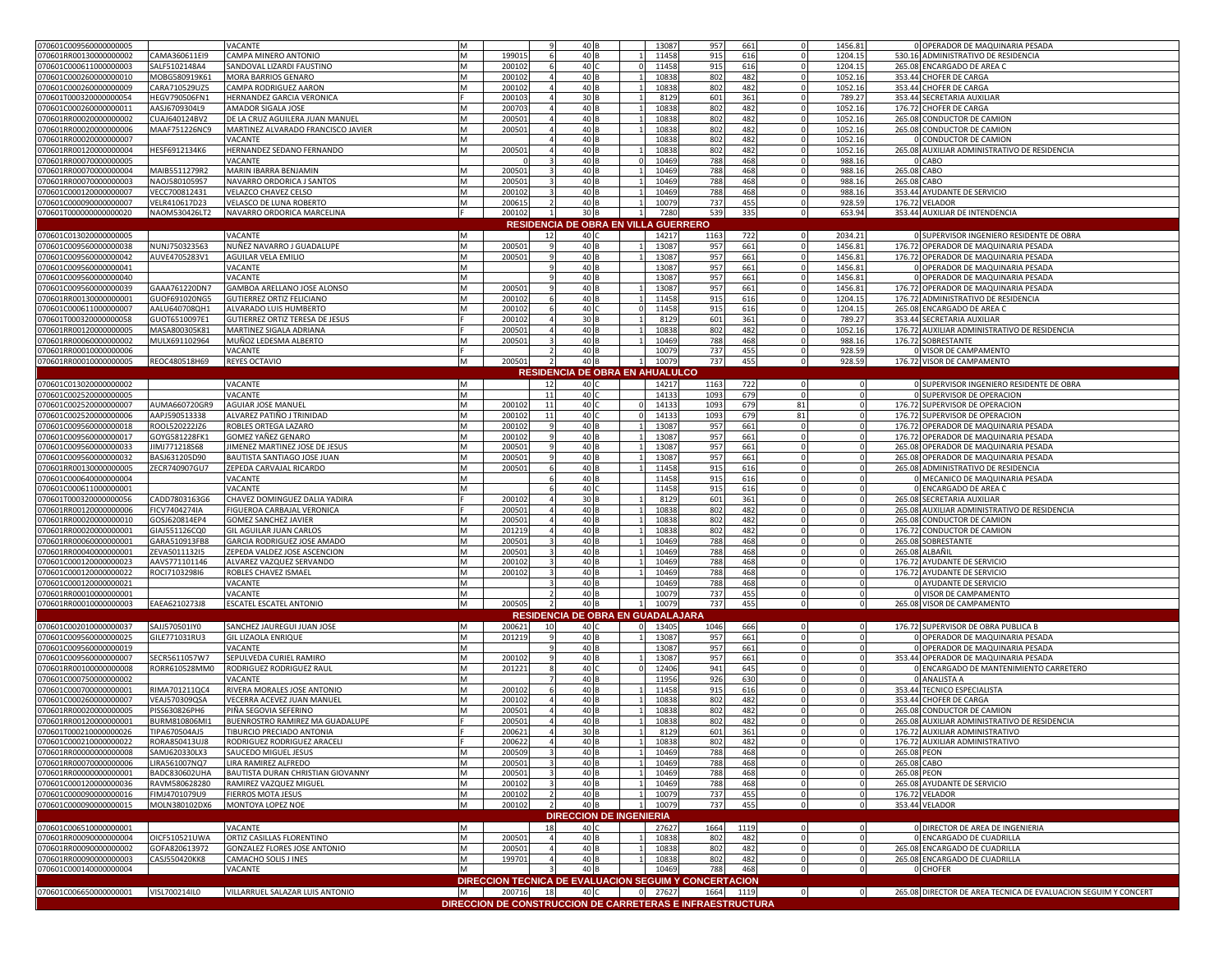| 070601C007050000000001                           |                                | VACANTE                                                       | M      | 19                                            | 40 C                                      | 30883                  | 1133<br>1671                                              | $\Omega$       | $\Omega$                 | 0 DIRECTOR DE AREA DE CONSTRUCC DE CARRETERAS E INFRAESTRUC |
|--------------------------------------------------|--------------------------------|---------------------------------------------------------------|--------|-----------------------------------------------|-------------------------------------------|------------------------|-----------------------------------------------------------|----------------|--------------------------|-------------------------------------------------------------|
| 070601C002830000000060                           |                                | VACANTE                                                       | M      | 12                                            | 40 0                                      | 1421                   | 1163<br>722                                               | $\Omega$       | $\mathbf{0}$             | 0 COORDINADOR A                                             |
| 070601C013510000000006                           | DIZF651120S33                  | DIAZ ZAMBRANO FRANCISCO JAVIER                                | M      | 199623<br>11                                  | 40                                        | 1413                   | 1093<br>679                                               | 81             | $\mathbf 0$              | 441.8 SUPERVISOR DE OBRA PUBLICA A                          |
| 070601C002570000000014                           | RACL610921796                  | RAYGOZA CURIEL LUIS OCTAVIO                                   | M      | 199218<br>11                                  | 40 0                                      | 1413                   | 1093<br>679                                               | 140            | 0                        | 441.8 COORDINADOR B                                         |
| 070601C013510000000025                           | PERH581204GCA                  | PEÑA RIOS HUMBERTO                                            | M      | 201109<br>11                                  | 40                                        | 14133                  | 1093<br>679                                               | 81             | $\mathbf{0}$             | 176.72 SUPERVISOR DE OBRA PUBLICA A                         |
| 070601C013510000000016                           | RACD541025BN7                  | RAYAS CANO DONATO                                             | M      | 200102<br>11                                  | 40 0                                      | 1413                   | 1093<br>679                                               | 81             | $\Omega$                 | 265.08 SUPERVISOR DE OBRA PUBLICA A                         |
| 070601C013510000000005                           | CUAM4707228N9                  | CRUZ ACEVES MAGDALENO                                         | M      | 200619                                        | 40 <sub>1</sub>                           | 1413                   | 1093<br>679                                               | 81             |                          | 176.72 SUPERVISOR DE OBRA PUBLICA A                         |
| 070601C013510000000012                           | ZARJ6611034M7                  | ZARAGOZA RAMOS JORGE OCTAVIO                                  | M      | 200619<br>11                                  | 40                                        | 1413                   | 1093<br>679                                               | 81             |                          | O SUPERVISOR DE OBRA PUBLICA A                              |
| 070601C002570000000010                           | UIRP630422BB2                  | URIBE ROBLEDO PEDRO                                           | M      | 198918<br>11                                  | 40 <sub>1</sub>                           | 1413                   | 679<br>1093                                               | 140            |                          | 530.16 COORDINADOR B                                        |
| 070601C002010000000038                           | GOMV700307785                  | GONZALEZ MALDONADO VICTOR DAVID                               | M      | 20011:<br>10                                  | 40                                        | 1340                   | 666<br>1046                                               |                | $\Omega$                 | 353.44 SUPERVISOR DE OBRA PUBLICA B                         |
| 070601C002020000000008                           | FAAR590416NSA                  | FRANCO MARIA ARACELI                                          |        | 200020                                        | 40 B                                      | 1340                   | 1046<br>666                                               |                |                          | 353.44 TECNICO ESPECIALIZADO A                              |
| 070601T001050000000020                           | REDJ600523FW7                  | REGALADO DURAN JUANA                                          |        | 198919                                        | 30 F                                      | 896                    | 473<br>695                                                |                | $\mathbf 0$              | 530.16 SECRETARIA DE DIRECCION DE AREA                      |
| 070601C001050000000060                           | VIBA820822TV5                  | VILLALPANDO BECERRA ANA LAURA                                 |        | 200217                                        | 40 F                                      | 11956                  | 926<br>630                                                |                | $\mathbf{0}$             | 265.08 SECRETARIA DE DIRECCION DE AREA                      |
| 070601C000500000000007                           | GAMC620708GD5                  | <b>GARCIA MACIAS CARMEN</b>                                   |        | 200703                                        | 40 F                                      | 11458                  | 915<br>616                                                |                |                          | 265.08 ANALISTA B                                           |
| 070601T000320000000003                           | FIMF57100525A                  | FIERROS MOTA FRANCISCA                                        |        | 200020                                        | 30 <sub>B</sub>                           | 8129                   | 361<br>601                                                | $\Omega$       | $\mathbf 0$              | 265.08 SECRETARIA AUXILIAR                                  |
|                                                  |                                |                                                               |        |                                               |                                           |                        | DIRECCION DE PROMOCION DE PROYECTOS Y VINCULACION SOCIAL  |                |                          |                                                             |
| 070601C015520000000001                           |                                | VACANTE                                                       | M      | 18                                            | 40 C                                      | 27627                  | 1664<br>1119                                              | $\overline{0}$ | $\circ$                  | 0 DIRECTOR DE AREA DE PROMOC DE PROYECTOS Y VINCULAC SOCIAL |
|                                                  |                                |                                                               |        |                                               | <b>DIRECCION GENERAL SECTORIAL</b>        |                        |                                                           |                |                          |                                                             |
| 070601C008960000000001                           |                                | VACANTE                                                       | M      | 25                                            | 40 C                                      | 58759                  | 2288<br>1617                                              | $\Omega$       | $\circ$                  | 0 DIRECTOR GENERAL SECTORIAL                                |
| 070601C001650000000017                           | VIBN741110IK9                  | VIERNES BERNARDINO NORMA ISELA                                |        | 200702                                        | 40                                        | 1308                   | 957<br>661                                                |                |                          | O SECRETARIA DE DIRECCION GENERAL                           |
| 070601C000750000000009                           | EUMF700328653                  | <b>ESQUIVEL MACIAS FRANCISCO</b>                              | M      | 199007                                        | 40 B                                      | 11956                  | 926<br>630                                                |                | $\mathbf{0}$             | 530.16 ANALISTA A                                           |
| 070601T001050000000010                           |                                | AAMM670327EB4 ALVARADO MIRANDA MARICELA                       |        | 200102                                        | 30 B                                      | 8967                   | 695<br>473                                                | $\Omega$       | $\circ$                  | 353.44 SECRETARIA DE DIRECCION DE AREA                      |
|                                                  |                                |                                                               |        |                                               | DIRECCION DE ARQUITECTURA Y URBANISMO     |                        |                                                           |                |                          |                                                             |
| 070601C015510000000001                           |                                | VACANTE                                                       | M      | 20                                            | 40 C                                      | 34487                  | 1191<br>1680                                              | $\circ$        | $\circ$                  | 0 DIRECTOR DE AREA DE ARQUITECTURA Y URBANISMO              |
|                                                  |                                |                                                               |        |                                               |                                           |                        | DIRECCION DE GESTION METROPOLITANA Y PROGRAMAS ESPECIALES |                |                          |                                                             |
| 070601C006760000000001                           |                                | VACANTE                                                       | M      | 20                                            | 40 C                                      | 34487                  | 1680<br>1191                                              | $\Omega$       | $\circ$                  | 0 DIRECTOR DE AREA DE GESTION METROPOLIT Y PROGR ESPECIALES |
| 070601C016230000000001                           | SAST610218IN4                  | SARACCO SOLTERO MARIA TRINIDAD                                |        | 199212<br>19                                  | 40 0                                      | 30883                  | 1671<br>1133                                              | $\Omega$       | $\circ$                  | 441.8 COORDINADOR DE ANALISIS Y PROYECTOS A                 |
| 070601C016760000000006                           | GOSG6007215F2                  | GONZALEZ JASO SILVA GRACIELA MARGARITA                        |        | 201219<br>18                                  | 40 C                                      | 2762                   | 1664<br>1119                                              | $\Omega$       | $\mathbf{0}$             | O COORDINADOR DE PROYECTOS ESTRATEGICOS                     |
| 070601C009670000000002                           | GOBZ771121I34                  | GOMEZ BERACOECHEA ZAIRA ELENA                                 |        | 200005<br>13                                  | 40                                        | 1567                   | 1206<br>755                                               |                | $\mathbf 0$              | 353.44 COORDINADOR DE AREA TECNICA                          |
| 070601C002830000000056                           | HEAF7006061C4                  | HERNANDEZ AMBROSIO FERNANDO                                   | M      | 200222<br>12                                  | 40 C                                      | 1421                   | 1163<br>722                                               |                | $\mathbf 0$              | 176.72 COORDINADOR A                                        |
| 070601T001720000000001                           | MOPA760101TL7                  | MORENO PLASCENCIA ANA CECILIA                                 |        | 200102<br>10                                  | 30 <sub>0</sub>                           | 10054                  | 784<br>499                                                | $\Omega$       | $\circ$                  | 265.08 CONTADOR B                                           |
| 070601C001050000000062                           | AENN661210P80                  | AREVALO NUÑEZ NELI MARIA                                      |        | 201217                                        | 40 B                                      | 11956<br>$1\mathsf{I}$ | 926<br>630                                                | $\circ$        | $\circ$                  | 176.72 SECRETARIA DE DIRECCION DE AREA                      |
|                                                  |                                |                                                               |        | DIRECCION GENERAL DE INFRAESTRUCTURA RURAL    |                                           |                        |                                                           |                |                          |                                                             |
| 070601C008570000000001                           |                                | VACANTE                                                       | M      | 25                                            | 40 C                                      | 58759                  | 2288<br>1617                                              | $\Omega$       | $\circ$                  | 0 DIRECTOR GENERAL DE INFRAESTRUCTURA RURAL                 |
| 070601C001650000000001                           | RONM721027TX0                  | ROJO NAVARRO MORAYMA                                          |        | 200110                                        | 40 C                                      | 13087                  | 957<br>661                                                | $\Omega$       | $\circ$                  | 176.72 SECRETARIA DE DIRECCION GENERAL                      |
|                                                  |                                |                                                               |        | DIRECCION DE CONSTRUCCION RURAL Y SUPERVISION |                                           |                        |                                                           |                |                          |                                                             |
| 070601C007520000000001                           |                                | VACANTE                                                       | M      | 20                                            | 40 C                                      | 34487                  | 1680<br>1191                                              | $\Omega$       | $\circ$                  | O DIRECTOR DE AREA DE CONSTRUCCION RURAL Y SUPERVISION      |
| 070601C003950000000002                           |                                | VACANTE                                                       |        |                                               | 40                                        | 2218                   | 987<br>1465                                               |                |                          | 0 COORDINADOR ESPECIALIZADO A                               |
| 070601C018950000000001                           |                                | VACANTE                                                       |        | 13                                            | 40 C                                      | 1567                   | 755<br>1206                                               | $\Omega$       | $\circ$                  | 0 COORDINADOR DE INFRAESTRUCTURA RURAL                      |
| 070601C018950000000002                           | PEAR5405136Z1                  | PEREZ AVILA RENATO                                            | M      |                                               |                                           |                        |                                                           |                |                          |                                                             |
|                                                  |                                |                                                               |        | 198911<br>13                                  | 40 0                                      | 1567                   | 1206<br>755                                               |                | $\mathbf 0$              | 441.8 COORDINADOR DE INFRAESTRUCTURA RURAL                  |
| 070601C002830000000062                           | LOAJ610725JE8                  | LOPEZ AMARO JOSE                                              | M      | 200504<br>12                                  | 40 C                                      | 1421                   | 722<br>1163                                               | $\Omega$       | $\mathbf{0}$             | 176.72 COORDINADOR A                                        |
| 070601C013510000000047                           | LESJ580423HQ0                  | LEON SANCHEZ JORGE ROBERTO                                    | M      | 200424<br>11                                  | 40                                        | 1413                   | 1093<br>679                                               | 140            | $\mathbf{0}$             | 265.08 SUPERVISOR DE OBRA PUBLICA A                         |
| 070601C000260000000028                           | MAHG5703248Z7                  | MANDUJANO HERNANDEZ GABRIEL                                   | M      | 200302                                        | 40 B                                      | 10838                  | 802<br>482                                                | $\Omega$       | $\circ$                  | 353.44 CHOFER DE CARGA                                      |
| 070601C000330000000015                           | VAAL7303262HA                  | VALLE ARTEAGA JOSE LUIS                                       | M      | 199220                                        | 40 B                                      | 10838                  | 802<br>482                                                | $\Omega$       | $\circ$                  | 441.8 TECNICO B                                             |
| 070601C000320000000006                           | RUME820929V14                  | RUBIO MARTINEZ ELIZABETH                                      |        | 200407                                        | 40 B                                      | 10838<br>$\mathbf{1}$  | 802<br>482                                                | $\Omega$       | $\circ$                  | 265.08 SECRETARIA AUXILIAR                                  |
|                                                  |                                |                                                               |        |                                               |                                           |                        | DIRECCION DE ADMINISTRACION Y VALIDACION DE PROYECTOS     |                |                          |                                                             |
| 070601C007600000000001                           |                                | VACANTE                                                       |        | 20                                            | 40 C                                      | 34487                  | 1680<br>1191                                              |                | $\circ$                  | 0 DIRECTOR DE AREA DE ADMON Y VALIDACION DE PROYECTOS       |
| 070601C018950000000004                           | MAVH7401034G4                  | MATA VALENCIA HERNANDO ALFONSO                                | M      | 200904<br>13                                  | 40                                        | 1567                   | 1206<br>755                                               |                | $\Omega$                 | 176.72 COORDINADOR DE INFRAESTRUCTURA RURAI                 |
| 070601C002830000000061                           | NUGH550125KP4                  | NUÑO GOMEZ HELIA                                              |        | 199720<br>12                                  | 40                                        | 1421                   | 722<br>1163                                               |                |                          | 353.44 COORDINADOR A                                        |
| 070601C002510000000005                           | RIBJ640802AH3                  | RIZO BECERRA JORGE ANGEL                                      | M      | 199801<br>11                                  | 40 <sub>1</sub>                           | 1413                   | 1093<br>679                                               | 81             | $\mathbf{0}$             | 353.44 SUPERVISOR DE AREA TECNICA                           |
| 070601C002510000000004                           | RIAH720317JGA                  | RIVERA ARREGUIN HECTOR DE JESUS                               | M      | 199719<br>11                                  | 40                                        | 1413                   | 1093<br>679                                               | 81             |                          | 353.44 SUPERVISOR DE AREA TECNICA                           |
| 070601C004460000000002                           |                                | VACANTE                                                       | M      |                                               | 40                                        | 1413                   | 1093<br>679                                               | 140            |                          | 0 TECNICO ESPECIALIZADO                                     |
| 070601C013510000000045                           |                                | VACANTE                                                       | M      |                                               | 40                                        | 1413                   | 679<br>1093                                               |                |                          | O SUPERVISOR DE OBRA PUBLICA A                              |
| 070601C001460000000038                           | AIEG740510SI0                  | AVILA ESPIRITU GUILLERMO                                      | M      | 199801                                        | 40                                        | 1308                   | 957<br>661                                                |                |                          | 353.44 ADMINISTRATIVO ESPECIALIZADO                         |
| 070601C001520000000001                           | NARS740416QT3                  | NAVARRO RAMOS SERGIO                                          | M      | 200114                                        | 40                                        | 13087                  | 957<br>661                                                |                | $\mathbf{0}$             | 353.44 ENCARGADO DE AREA A                                  |
| 070601C000750000000012                           | PEEE700804DW2                  | PEREZ ESTRADA EMILIA                                          |        | 199721                                        | 40 B                                      | 11956                  | 926<br>630                                                |                | $\circ$                  | 353.44 ANALISTA A                                           |
| 070601C000500000000008<br>070601C000210000000025 | EAGK770824UP7                  | ESTRADA GARABITO KARLA MARCELA<br>VACANTE                     |        | 199919                                        | 40 B<br>40 B                              | 11458<br>10838         | 915<br>616<br>802<br>482                                  |                | $\mathbf{0}$<br>$\circ$  | 353.44 ANALISTA B<br>0 AUXILIAR ADMINISTRATIVO              |
|                                                  |                                |                                                               |        |                                               |                                           |                        |                                                           |                |                          |                                                             |
|                                                  |                                |                                                               |        | 18                                            | <b>DIRECCION DE PROYECTOS HIDRAULICOS</b> |                        |                                                           |                | $\Omega$                 | O DIRECTOR DE AREA DE PROYECTOS HIDRAULICOS                 |
| 070601C006110000000001                           |                                | VACANTE                                                       |        | 1(                                            | 40                                        | 27627                  | 1664<br>1119                                              |                |                          |                                                             |
| 070601C013350000000001                           | GAGR620605A65                  | VACANTE                                                       | M<br>M | $-12$                                         | 40 <sub>1</sub>                           | 2218                   | 987<br>1465                                               |                | $\mathbf{0}$<br>$\Omega$ | 0 COORDINADOR DE UNIDAD DE RIEGO                            |
| 070601C018950000000005                           |                                | GARCIA GONZALEZ RAFAEL ARTURO                                 |        | 199101<br>13                                  | 40                                        | 1567                   | 1206<br>755                                               |                |                          | 441.8 COORDINADOR DE INFRAESTRUCTURA RURAL                  |
| 070601C018950000000007                           |                                | VACANTE                                                       |        | 13                                            | 40 <sub>1</sub>                           | 1567                   | 1206<br>755                                               |                |                          | 0 COORDINADOR DE INFRAESTRUCTURA RURAI                      |
| 070601C018950000000006                           |                                | VACANTE                                                       | M      | 11                                            | 40<br>40 0                                | 1567                   | 755<br>1206<br>1093                                       |                |                          | 0 COORDINADOR DE INFRAESTRUCTURA RURAL                      |
| 070601C002520000000010<br>070601C000330000000014 | GARA62081837A<br>DIMG481210CG0 | <b>GRANILLO RAMIREZ ANGEL</b><br>DIAZ MENDOZA MARIA GUADALUPE |        | 199109<br>201117                              | 40 B                                      | 14133<br>10838         | 679<br>482<br>802                                         | 81             | $^{\circ}$               | 441.8 SUPERVISOR DE OPERACION<br><b>0 TECNICO B</b>         |
| 070601T000120000000037                           | SUSE7705056X0                  | PROCESO ADMINISTRATIVO                                        |        | 199917                                        | 30 <sub>B</sub>                           | 7852                   | 592<br>352                                                |                | $\Omega$                 | 265.08 AYUDANTE DE SERVICIO                                 |
|                                                  |                                |                                                               |        |                                               |                                           |                        | DIRECCION GENERAL DE GESTION Y FOMENTO DE INFRAESTRUCTURA |                |                          |                                                             |
| 070601C013860000000001                           |                                | VACANTE                                                       | M      | 25                                            | 40 C                                      | 58759                  | 2288<br>1617                                              | $\Omega$       | $\circ$                  | O DIRECTOR GENERAL DE GESTION Y FOMENTO DE INFRAESTRUC      |
| 070601C016760000000004                           |                                | VACANTE                                                       | M      |                                               | 40                                        | 27627                  | 1664<br>1119                                              |                | $\mathbf{0}$             | O COORDINADOR DE PROYECTOS ESTRATEGICOS                     |
| 070601C001650000000015                           | MECN750908228                  | MERCADO CALDERA NORMA ANGELICA                                |        | 200710                                        | 40 C                                      | 13087                  | 957<br>661                                                | $\Omega$       | $\circ$                  | 265.08 SECRETARIA DE DIRECCION GENERAL                      |
| 070601T000750000000021                           | VICF701117T41                  | VILLANUEVA CASTELLANOS FRANCISCO JAVIER                       | M      | 200102                                        | 30 B                                      | 8967                   | 695<br>473                                                | $\Omega$       | $\circ$                  | 353.44 ANALISTA A                                           |
|                                                  |                                |                                                               |        |                                               |                                           |                        | DIRECCION DE VINCULACION Y PROMOCION DE INFRAESTRUCTURA   |                |                          |                                                             |
| 070601C006640000000001                           |                                | VACANTE                                                       | M      | 20                                            | 40                                        | 34487                  | 1680<br>1191                                              |                | $\Omega$                 | O DIRECTOR DE AREA DE VINCULACION Y PROMOCION DE INFRAEST   |
| 070601C013880000000001                           | LECJ500914UM3                  | LEIJA CORDERO JESUS                                           | M      | 200713<br>15                                  | 40                                        | 1953                   | 857<br>1286                                               |                | $\Omega$                 | 265.08 ESPECIALISTA EN GESTION Y FOMENTO DE INFRAESTRUCTURA |
| 070601C002830000000008                           | EUMR431120759                  | EGUIARTE MARTINEZ RODOLFO                                     | M      | 200220<br>12                                  | 40 0                                      | 1421                   | 1163<br>722                                               |                |                          | 353.44 COORDINADOR A                                        |
| 070601C013510000000001                           | MEAG710905BZ5                  | MEJIA AQUINO GRACIELA JUDITH                                  |        | 200115<br>11                                  | 40 0                                      | 1413                   | 679<br>1093                                               | 81             | $\mathbf{0}$             | 265.08 SUPERVISOR DE OBRA PUBLICA A                         |
| 070601C001050000000057                           | MAVT620313I63                  | MARQUEZ VARGAS MARIA TERESA                                   |        | 199211                                        | 40 B                                      | 11956                  | 630<br>926                                                |                | $\mathbf{0}$             | 530.16 SECRETARIA DE DIRECCION DE AREA                      |
| 070601C000750000000008                           | SEPG730103G27                  | SERRANO PEREZ GENOVEVA                                        |        | 199801                                        | 40 B                                      | 11956                  | 926<br>630                                                | - 0            | $\circ$                  | 441.8 ANALISTA A                                            |
| 070601C008530000000001                           |                                | VACANTE                                                       |        | 25                                            | DIRECCION GENERAL ADMINISTRATIVA<br>40 C  | 58759                  | 2288 1617                                                 |                | $\circ$                  | 0 DIRECTOR GENERAL ADMINISTRATIVO DE INFRAESTRUCTURA        |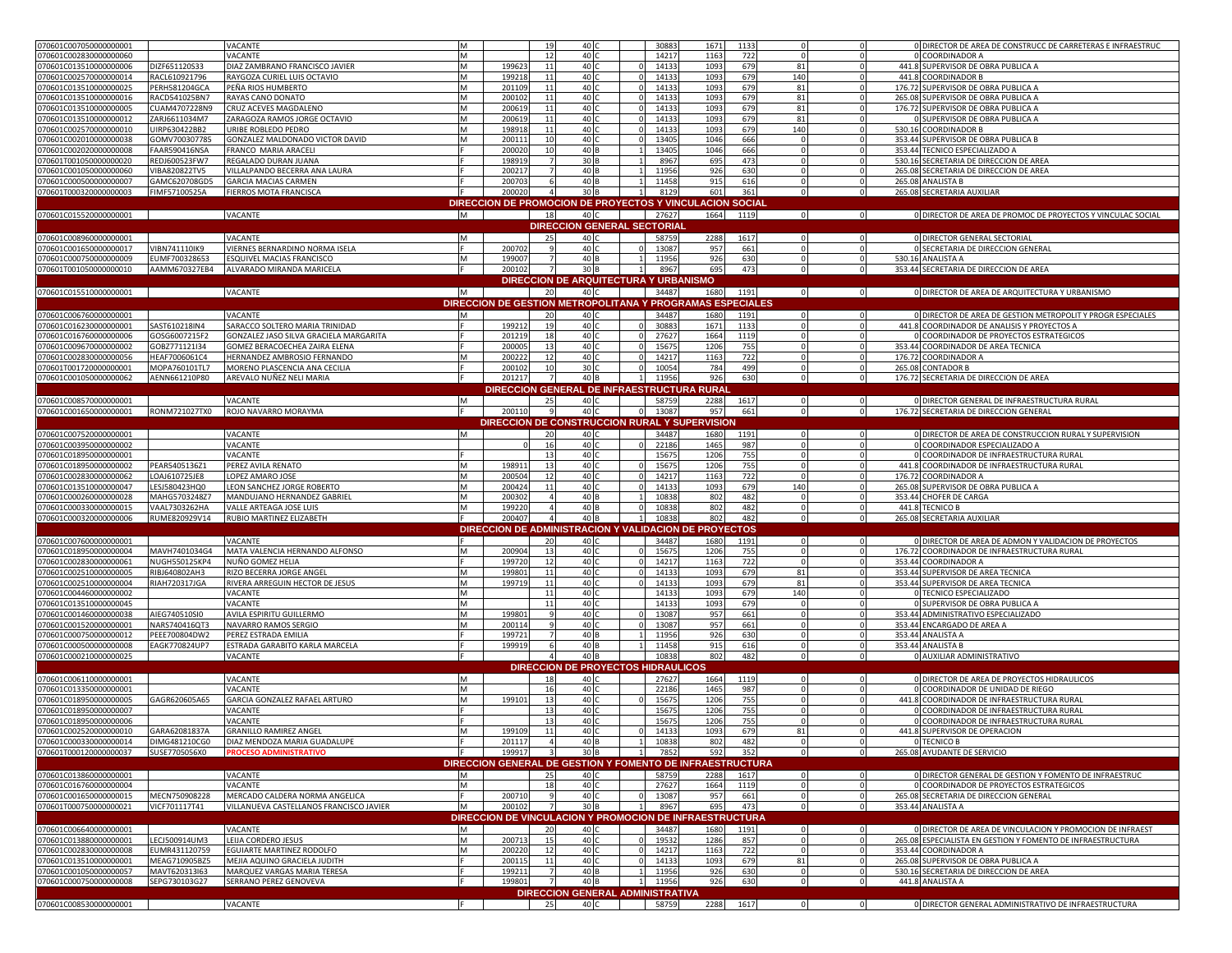| 070601C002830000000067  |                      | VACANTE                              |   | 12                        | 40 <sub>1</sub>                          |          | 14217 | 1163 | 722  |             | 0 COORDINADOR A                                                     |
|-------------------------|----------------------|--------------------------------------|---|---------------------------|------------------------------------------|----------|-------|------|------|-------------|---------------------------------------------------------------------|
| 070601C002090000000001  | COGR670213110        | COLLADO GONZALEZ ROSA GABRIELA       |   | 200102<br>$\mathbf{1}$    | 40 B                                     |          | 14133 | 1093 | 679  |             | $\mathbf 0$<br>353.44 ANALISTA ESPECIALIZADO                        |
| 070601C001460000000039  |                      | LICENCIA                             |   |                           | 40                                       |          | 13087 | 957  | 661  |             | 0 ADMINISTRATIVO ESPECIALIZADO<br>$\mathbf 0$                       |
| 070601T001050000000003  | AITE660522SM3        | AMBRIZ TORRES MARIA ESTHER           |   | 199301                    | 30 B                                     |          | 8967  | 695  | 473  | 2258.27     | $\circ$<br>353.44 SECRETARIA DE DIRECCION DE AREA                   |
| 070601C000140000000016  | ROLL580713GL1        | RODRIGUEZ LOPEZ LUIS MANUEL          | M | 201214                    | 40 B                                     |          | 10469 | 788  | 468  | $\Omega$    | $\mathbf{0}$<br>0 CHOFER                                            |
|                         |                      |                                      |   |                           |                                          |          |       |      |      |             |                                                                     |
|                         |                      |                                      |   |                           | <b>DIRECCION DE RECURSOS HUMANOS</b>     |          |       |      |      |             |                                                                     |
| 070601C006690000000001  |                      | VACANTE                              | M | 20                        | 40                                       |          | 34487 | 1680 | 1191 |             | O DIRECTOR DE AREA DE RECURSOS HUMANOS DE INFRAESTRUCT<br>$\Omega$  |
| 070601C004470000000001  |                      | VACANTE                              |   |                           | 40                                       |          | 1953  | 1286 | 857  |             | 0 COORDINADOR ADMINISTRATIVO A                                      |
| 070601C014090000000001  | BEHL571105DV1        | BERACOECHEA HERNANDEZ LAURA JOSEFINA |   | 199801<br>15              | 40                                       |          | 19532 | 1286 | 857  |             | 353.44 COORDINADOR ESPECIALIZADO B<br>$\mathbf 0$                   |
| 070601C016910000000001  | PEVM690916IJ7        | PEREZ VERA JOSE MANUEL               | M | 19931<br>13               | 40                                       |          | 1567  | 1206 | 755  |             | 441.8 TECNICO EN DESARROLLO SOCIAL Y CULTURAL B<br>$\Omega$         |
|                         | DEML690615TV3        | DELGADO MEDRANO LOURDES PATRICIA     |   | 20010<br>12               | 40                                       |          |       |      |      |             | 353.44 COORDINADOR A<br>$\Omega$                                    |
| 070601C002830000000068  |                      |                                      |   |                           |                                          |          | 1421  | 1163 | 722  |             |                                                                     |
| 070601C002830000000070  |                      | VACANTE                              |   | 12                        | 40                                       |          | 14217 | 1163 | 722  |             | 0 COORDINADOR A                                                     |
| 070601C002091000000018  | GOMR750721UC3        | <b>GOMEZ MARTIN RICARDO</b>          | M | 200116<br>$\mathbf{1}$    | 40                                       |          | 14133 | 1093 | 679  |             | 353.44 ANALISTA ESPECIALIZADO<br>$\mathbf 0$                        |
| 070601T004460000000001  | AABM870212SN3        | DE ANDA BECERRA MANUEL ALEJANDRO     | M | 201609<br>$\mathbf{1}$    | 30 <sub>1</sub>                          |          | 10600 | 820  | 510  |             | 0 TECNICO ESPECIALIZADO<br>$\Omega$                                 |
| 070601C002091000000004  | NUGV650307UP0        | NUÑEZ GOMEZ VERONICA                 |   | 199305<br>11              | 40                                       |          | 14133 | 1093 | 679  |             | 441.8 ANALISTA ESPECIALIZADO<br>$\Omega$                            |
| 070601C004460000000003  | SIML7110256V8        | SILVA MARTINEZ LAURA ELENA           |   | 19990                     | 40                                       |          | 1413  | 1093 | 679  | 140         | 353.44 TECNICO ESPECIALIZADO                                        |
| 070601C002091000000017  | AAGB730721PH1        | ALCARAZ GOMEZ BEATRIZ                |   | 199917<br>11              | 40                                       |          | 14133 | 1093 | 679  |             | $\mathbf 0$<br>353.44 ANALISTA ESPECIALIZADO                        |
|                         |                      |                                      | M |                           | 30 <sub>1</sub>                          |          |       | 719  | 497  |             | 0 ADMINISTRATIVO ESPECIALIZADO<br>$\Omega$                          |
| 070601T001460000000006  |                      | VACANTE                              |   |                           |                                          |          | 9815  |      |      |             |                                                                     |
| 070601C001460000000036  | VEMC741014JE1        | VERGARA MENDEZ CARLOS                | M | 200102                    | 40 0                                     |          | 13087 | 957  | 661  | $\Omega$    | 353.44 ADMINISTRATIVO ESPECIALIZADO<br>$\circ$                      |
| 070601C001460000000043  | CURG690324GA9        | CURIEL ROSALES GABRIELA MARIA        |   | 199813                    | 40                                       |          | 13087 | 957  | 661  |             | 265.08 ADMINISTRATIVO ESPECIALIZADO<br>$\mathbf 0$                  |
| 070601C000760000000002  | OATE720205FFA        | OCAMPO TORRES EDITH                  |   | 200011                    | 40 B                                     |          | 11956 | 926  | 630  |             | $\circ$<br>353.44 ANALISTA ADMINISTRATIVO                           |
| 070601C000890000000001  | VAMA610422QY0        | VACA MADRIGAL ALEJANDRO              | M | 201120                    | 40                                       |          | 11956 | 926  | 630  |             | 176.72 ESPECIALISTA C<br>$\mathbf 0$                                |
| 070601C000750000000013  | ZALE600526VE9        | ZAVALZA LOPEZ MARIA EDUVIGES         |   | 201012                    | 40                                       |          | 11956 | 926  | 630  | $\Omega$    | 176.72 ANALISTA A<br>$\Omega$                                       |
| 070601C000780000000001  | EIGR571217RZ3        | ENCISO GONZALEZ ROSA MARIA JUDITH    |   | 199305                    | 40                                       |          | 11956 | 926  | 630  |             | $\mathbf 0$<br>530.16 ANALISTA DE RECURSOS HUMANOS Y FINANCIEROS    |
|                         |                      |                                      |   |                           |                                          | $\Omega$ |       | 915  |      | $\mathbf 0$ |                                                                     |
| 070601C000500000000002  | SAGR500808BE5        | SALAZAR GOMEZ RUBEN                  | M | 200102                    | 40 <sub>B</sub>                          |          | 11458 |      | 616  |             | $\circ$<br>353.44 ANALISTA B                                        |
|                         |                      |                                      |   |                           | <b>DIRECCION DE RECURSOS MATERIALES</b>  |          |       |      |      |             |                                                                     |
| 070601C006700000000001  |                      | VACANTE                              | M | 18                        | 40                                       |          | 27627 | 1664 | 1119 |             | O DIRECTOR DE AREA DE RECURSOS MATERIALES                           |
| 070601C004470000000002  |                      | VACANTE                              |   | 15                        | 40                                       |          | 19532 | 1286 | 857  |             | $\mathbf 0$<br>0 COORDINADOR ADMINISTRATIVO A                       |
| 070601C002830000000009  |                      | LICENCIA                             |   | $\overline{1}$            | 40                                       |          | 14217 | 1163 | 722  |             | 0 COORDINADOR A<br>$\Omega$                                         |
| 070601C002830000000018  |                      | VACANTE                              | M | -12                       | 40                                       |          | 14217 | 1163 | 722  |             | 0 COORDINADOR A                                                     |
|                         |                      |                                      |   |                           |                                          |          |       |      |      |             |                                                                     |
| 070601C002830000000011  | MURL551003CD0        | MURILLO RAMIREZ LUIS ARMANDO         | M | 19921<br>12               | 40                                       |          | 14217 | 1163 | 722  |             | 353.44 COORDINADOR A                                                |
| 070601C009571000000006  | GOMM661021S40        | <b>GOMEZ MORENO MIRIAM</b>           |   | 200102<br>$\mathbf{1}$    | 40                                       |          | 14133 | 1093 | 679  |             | 176.72 SOPORTE TECNICO EN SISTEMAS                                  |
| 070601C002400000000050  | TOPS790430LTA        | TOVAR PELAYO SERGIO ARMANDO          | M | 200102<br>11              | 40                                       |          | 14133 | 1093 | 679  | 81          | $\Omega$<br>265.08 COORDINADOR C                                    |
| 070601C002400000000014  | ZEPE720605GD5        | ZEPEDA PELAYO ELOY ALBERTC           | M | 20060<br>$\mathbf{1}$     | 40                                       |          | 1413  | 1093 | 679  | 81          | $\Omega$<br>176.72 COORDINADOR O                                    |
| 070601C001521000000001  | OOPJ690913HW4        | OROZCO PLASCENCIA JOSE DE JESUS      | M | 200102                    | 40                                       |          | 13087 | 957  | 661  |             | $\Omega$<br>265.08 ENCARGADO DE AREA A                              |
| 070601C001460000000037  |                      | VACANTE                              |   |                           | 40                                       |          | 13087 |      | 661  |             | $\mathbf 0$<br>0 ADMINISTRATIVO ESPECIALIZADO                       |
|                         |                      |                                      |   |                           |                                          |          |       | 957  |      |             |                                                                     |
| 070601T000760000000002  |                      | VACANTE                              |   |                           | 30 F                                     |          | 8967  | 695  | 473  |             | $\Omega$<br>0 ANALISTA ADMINISTRATIVO                               |
| 070601T001050000000029  | ZATA700930QU5        | ZAVALA DE LA TORRE AURORA            |   | 199109                    | 30 B                                     |          | 8967  | 695  | 473  | 267.5       | 441.8 SECRETARIA DE DIRECCION DE AREA<br>$\Omega$                   |
| 070601C000750000000010  | LORD720420KN2        | LOPEZ REYNAGA DANIEL ALFREDO         | M | 19930                     | 40                                       |          | 11956 | 926  | 630  |             | 353.44 ANALISTA A                                                   |
| 070601T000750000000024  | AOCY770511Q55        | ALCOCER CALLEJA YADIRA JUDITH        |   | 200102                    | 30 B                                     |          | 8967  | 695  | 473  |             | $\mathbf 0$<br>353.44 ANALISTA A                                    |
| 070601C000750000000006  | HEPF740731PJ3        | HERRERA PAQUE FELIPE DE JESUS        | M | 200607                    | 40                                       |          | 11956 | 926  | 630  |             | 176.72 ANALISTA A<br>$\mathbf 0$                                    |
| 070601T000750000000014  | CETI710219AE7        | CEDILLO TAPIA INES CRISTINA          |   | 200619                    | 30 <sub>1</sub>                          |          | 8967  | 695  | 473  |             | 265.08 ANALISTA A<br>$^{\circ}$                                     |
|                         | ROGA680628LK4        |                                      |   | 198909                    |                                          |          |       |      |      |             | $\mathbf 0$                                                         |
| 070601C001050000000002  |                      | ROMERO GUTIERREZ ANA LUCRECIA        |   |                           | 40                                       |          | 11956 | 926  | 630  |             | 530.16 SECRETARIA DE DIRECCION DE AREA                              |
| 070601T000500000000004  | GAGJ550411HQ7        | <b>GARCIA GALINDO JUAN CARLOS</b>    | M | 199207                    | 30 B                                     |          | 8594  | 687  | 462  |             | $\mathbf 0$<br>530.16 ANALISTA B                                    |
| 070601C000500000000009  | MABM710812T85        | MALDONADO BARROSO MARTHA LETICIA     |   | 199109                    | 40                                       |          | 11458 | 915  | 616  |             | 441.8 ANALISTA B<br>$\mathbf 0$                                     |
| 070601C000410000000008  | EELB810923GM7        | ECHEVERRIA LOPEZ BENJAMIN            | M | 20051                     | 40                                       |          | 10997 | 815  | 496  |             | $\Omega$<br>176.72 CAPTURISTA                                       |
| 070601T000410000000014  | MACL740810BZ0        | MARIN CARRILLO LORENZA               |   | 200102                    | 30 <sub>1</sub>                          |          | 8248  | 612  | 373  |             | 265.08 CAPTURISTA                                                   |
| 070601T000330000000001  | PELO7011048B8        | PEREZ LOERA OSCAR EDUARDO            | M | 200102                    | 30 <sub>1</sub>                          |          | 8129  | 601  | 361  |             | $\mathbf 0$<br>265.08 TECNICO B                                     |
|                         |                      |                                      | M | 200307                    | 40                                       |          |       |      |      |             | $\mathbf 0$                                                         |
| 070601C000330000000011  | RADF591010FA8        | RAMIREZ DELGADILLO JOSE FRANCISCO    |   |                           |                                          |          | 10838 | 802  | 482  |             | 265.08 TECNICO B                                                    |
| 070601T000210000000010  | AUGA700831PI1        | AGUIRRE GARCIA ANA ROSA              |   | 201002                    | 30 <sub>1</sub>                          |          | 8129  | 601  | 361  |             | $\Omega$<br>176.72 AUXILIAR ADMINISTRATIVO                          |
| 070601C000320000000009  | EAEJ610205MJ3        | ESTRADA ESTRADA MARIA DE JESUS       |   | 199109                    | 40                                       |          | 1083  | 802  | 482  |             | 353.44 SECRETARIA AUXILIAR<br>$\Omega$                              |
| 070601C000330000000010  | MAMJ641006A21        | MAGALLON MARTINEZ JUAN MANUEL        | M | 199414                    | 40                                       |          | 1083  | 802  | 482  |             | 441.8 TECNICO B<br>$\mathbf 0$                                      |
| 070601C000120000000037  | AUVC500411CV3        | AGUILAR VARGAS CLEMENTE              | M | 200508                    | 40                                       |          | 10469 | 788  | 468  |             | 176.72 AYUDANTE DE SERVICIO<br>$\mathbf 0$                          |
| 070601C000120000000033  | AIBS640612L7A        | AVILA BECERRA SUSANA                 |   | 200824                    | 40                                       |          | 10469 | 788  | 468  |             | 176.72 AYUDANTE DE SERVICIO                                         |
| 070601C000120000000018  | GARE640525SV5        | GARCIA RODRIGUEZ EVA                 |   | 200102                    | 40                                       |          | 10469 | 788  | 468  |             | 265.08 AYUDANTE DE SERVICIO                                         |
|                         | ROMS540930T5A        |                                      | M |                           | 40                                       |          |       |      |      |             | $\mathbf 0$                                                         |
| 070601C000090000000010  |                      | ROMO MONTAÑEZ SERGIO                 |   | 200102                    |                                          |          | 1007  | 737  | 455  |             | 265.08 VELADOR                                                      |
| 070601RR00010000000007  | FEVH620422284        | FERNANDEZ VENEGAS HECTOR RAMON       | M | 200501                    | 40                                       |          | 10079 | 737  | 455  |             | 265.08 VISOR DE CAMPAMENTO                                          |
| 070601C000090000000017  | AAGL680119EU8        | ADAME GARCIA LEANDRO                 | M | 201423                    | 40                                       |          | 10079 | 737  | 455  |             | $\mathbf 0$<br>265.08 VELADOR                                       |
| 070601RR00010000000008  | GAHA810729AZ6        | GARCIA HERNANDEZ ADRIAN RODOLFO      | M | 200610                    | 40                                       |          | 1007  | 737  | 455  |             | 265.08 VISOR DE CAMPAMENTO<br>$\Omega$                              |
| 070601C000090000000013  | LOOL631029RM3        | LOPEZ ORTEGA LUIS FERNANDO           | M | 200703                    | 40                                       |          | 1007  | 737  | 455  |             | 176.72 VELADOR                                                      |
| 070601C000090000000012  | EOAM551112CL0        | ESCOBEDO ALVAREZ MANUEL              | M | 200716                    | 40                                       |          | 10079 | 737  | 455  |             | 176.72 VELADOR<br>$\Omega$                                          |
| 070601C000090000000002  |                      | VACANTE                              | M |                           | 40 F                                     |          | 10079 | 737  | 455  |             | 0 VELADOR<br>$\Omega$                                               |
| 070601C000000000000001  | PELT681201D20        | PEÑA LOPEZ TERESITA                  |   | 201206                    | 40 F                                     |          | 9707  | 717  | 447  |             | O AUXILIAR DE INTENDENCIA                                           |
|                         |                      |                                      |   |                           |                                          |          |       |      |      |             |                                                                     |
| 070601T000000000000006  |                      | VACANTE                              |   |                           | 30 <sub>1</sub>                          |          | 7280  | 539  | 335  |             | <b>0 AUXILIAR DE INTENDENCIA</b>                                    |
| 070601T000000000000023  | LACD521213P9A        | LARA CASTELLANOS DANIEL              | M | 200703                    | 30 <sub>1</sub>                          |          | 7280  | 539  | 335  |             | 265.08 AUXILIAR DE INTENDENCIA<br>$\Omega$                          |
| 070601C000000000000007  | IIGN681224EE0        | IÑIGUEZ GARCIA NORA ELIZABETH        |   | 200703                    | 40 B                                     |          | 9707  | 717  | 447  |             | 176.72 AUXILIAR DE INTENDENCIA<br>$\mathbf 0$                       |
| 070601T000000000000003  | PADS630627JRA        | PACHECO DIAZ MARIA DEL SOCORRO       |   | 200818                    | 30 <sup>1</sup>                          |          | 7280  | 539  | 335  |             | 0 AUXILIAR DE INTENDENCIA                                           |
| 070601T000000000000011  | RORM670120C77        | ROCHA ROBLEDO MA TERESA              |   | 200612                    | 30 <sub>B</sub>                          |          | 7280  | 539  | 335  |             | 176.72 AUXILIAR DE INTENDENCIA                                      |
| 070601C000000000000004  | SATN690710L72        | SALDAÑA TOPETE NORMA ANGELICA        |   | 200307                    | 40 B                                     |          | 9707  | 717  | 447  |             | $\mathbf 0$<br>176.72 AUXILIAR DE INTENDENCIA                       |
| 070601T000000000000017  | RABC710126NE2        | RAZON BARAJAS CLAUDIA                |   | 200307                    | 30 B                                     |          | 7280  | 539  | 335  |             | 176.72 AUXILIAR DE INTENDENCIA<br>$\mathbf 0$                       |
|                         |                      |                                      |   |                           |                                          |          |       |      |      |             |                                                                     |
| 070601T000000000000013  | HEVG610702HN1        | HERRERA VEGA GRACIELA                |   | 200621                    | 30 B                                     |          | 7280  | 539  | 335  |             | 176.72 AUXILIAR DE INTENDENCIA<br>$\Omega$                          |
| 070601C000000000000010  | GOLM770404NF4        | <b>GOMEZ LOPEZ MOISES</b>            | M | 200102                    | 40 B                                     |          | 9707  | 717  | 447  |             | 265.08 AUXILIAR DE INTENDENCIA                                      |
|                         |                      |                                      |   |                           | <b>DIRECCION DE RECURSOS FINANCIEROS</b> |          |       |      |      |             |                                                                     |
| 070601C010580000000001  |                      | VACANTE                              | M | 18                        | 40 C                                     |          | 27627 | 1664 | 1119 | $\Omega$    | O DIRECTOR DE AREA DE REC FINANCIEROS DE INFRAESTRUCTURA<br>$\circ$ |
| 070601C003270000000001  |                      | VACANTE                              | M | 13                        | 40                                       |          | 15675 | 1206 | 755  |             | O COORDINADOR DE RECURSOS FINANCIEROS                               |
| 070601C002830000000016  |                      | VACANTE                              | M | 12                        | 40                                       |          | 14217 | 1163 | 722  |             | 0 COORDINADOR A                                                     |
|                         |                      |                                      |   |                           |                                          |          |       |      |      |             |                                                                     |
| 070601C015100000000001  |                      | VACANTE                              |   | 12                        | 40 0                                     |          | 14217 | 1163 | 722  |             | 0 ANALISTA FINANCIERO<br>$\Omega$                                   |
| 070601C002400000000051  | <b>VIRL811022KK9</b> | VICENTE ROMO LIZ ANEL                |   | 200620<br>11              | 40 C                                     |          | 14133 | 1093 | 679  | 81          | 265.08 COORDINADOR C                                                |
| 070601C0020200000000010 | PAJC781003M29        | PADILLA JIMENEZ CARLOS EDUARDO       | M | 200102<br>$\overline{10}$ | 40                                       |          | 13405 | 1046 | 666  |             | 353.44 TECNICO ESPECIALIZADO A                                      |
| 070601C002020000000009  | RARS7202152N4        | RAMIREZ RIOS SILVIA                  |   | 200102<br>10              | 40 B                                     |          | 13405 | 1046 | 666  |             | 353.44 TECNICO ESPECIALIZADO A<br>$\circ$                           |
| 070601C001460000000048  | ROOI660806UF3        | ROMERO ORNELAS IRMA LETICIA          |   | 200610                    | 40 C                                     |          | 13087 | 957  | 661  |             | 265.08 ADMINISTRATIVO ESPECIALIZADO<br>$\overline{\mathbf{0}}$      |
|                         |                      | VACANTE                              |   |                           | 40 C                                     |          | 13087 | 957  | 661  | $\mathbf 0$ | 0 ADMINISTRATIVO ESPECIALIZADO<br>$\circ$                           |
| 070601C001460000000044  |                      |                                      |   |                           |                                          |          |       |      |      |             |                                                                     |